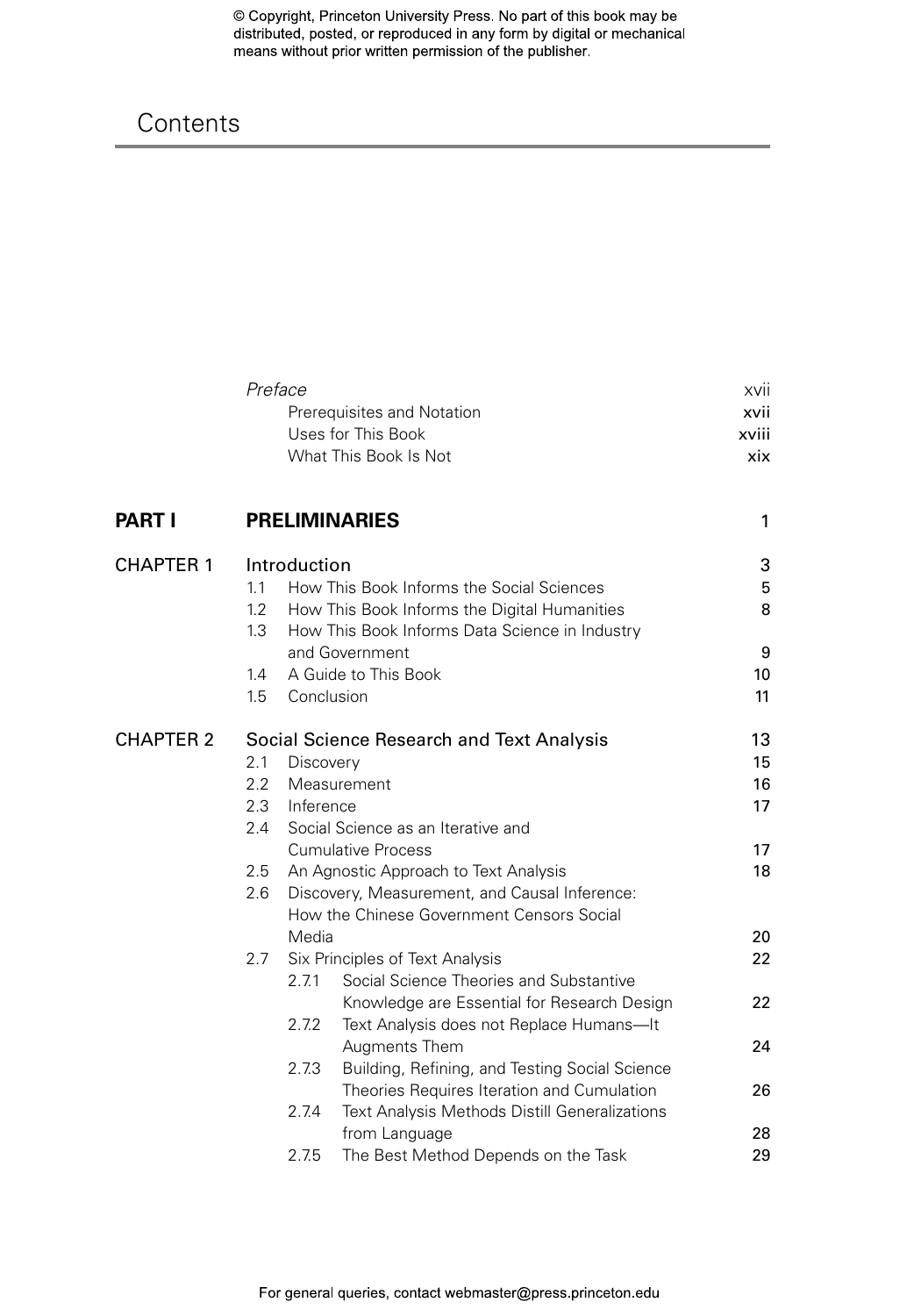#### viii Contents

|                  | 2.8                                           | 2.7.6<br>Validations are Essential and Depend on<br>the Theory and the Task<br>Conclusion: Text Data and Social Science                                                                                                                                                                                                                                                                                                                                         | 30<br>32                                                                               |
|------------------|-----------------------------------------------|-----------------------------------------------------------------------------------------------------------------------------------------------------------------------------------------------------------------------------------------------------------------------------------------------------------------------------------------------------------------------------------------------------------------------------------------------------------------|----------------------------------------------------------------------------------------|
| <b>PART II</b>   |                                               | <b>SELECTION AND REPRESENTATION</b>                                                                                                                                                                                                                                                                                                                                                                                                                             | 33                                                                                     |
| <b>CHAPTER 3</b> | 3.1<br>3.2<br>3.3<br>3.4<br>3.5<br>3.6<br>3.7 | Principles of Selection and Representation<br>Principle 1: Question-Specific Corpus Construction<br>Principle 2: No Values-Free Corpus Construction<br>Principle 3: No Right Way to Represent Text<br>Principle 4: Validation<br>State of the Union Addresses<br>The Authorship of the Federalist Papers<br>Conclusion                                                                                                                                          | 35<br>35<br>36<br>37<br>38<br>38<br>39<br>40                                           |
| <b>CHAPTER 4</b> | 4.1<br>4.2<br>4.3<br>4.4                      | <b>Selecting Documents</b><br>Populations and Quantities of Interest<br>Four Types of Bias<br>4.2.1 Resource Bias<br>4.2.2 Incentive Bias<br>4.2.3 Medium Bias<br>4.2.4 Retrieval Bias<br>Considerations of "Found Data"<br>Conclusion                                                                                                                                                                                                                          | 41<br>42<br>43<br>43<br>44<br>44<br>45<br>46<br>46                                     |
| <b>CHAPTER 5</b> | 5.1<br>5.2<br>5.3<br>5.4<br>5.5<br>5.6<br>5.7 | Bag of Words<br>The Bag of Words Model<br>Choose the Unit of Analysis<br>Tokenize<br>Reduce Complexity<br>5.4.1<br>Lowercase<br>5.4.2 Remove Punctuation<br>5.4.3 Remove Stop Words<br>5.4.4 Create Equivalence Classes (Lemmatize/Stem)<br>5.4.5 Filter by Frequency<br><b>Construct Document-Feature Matrix</b><br>Rethinking the Defaults<br>Authorship of the Federalist Papers<br>5.6.1<br>5.6.2<br>The Scale Argument against Preprocessing<br>Conclusion | 48<br>48<br>49<br>50<br>52<br>52<br>52<br>53<br>54<br>55<br>55<br>57<br>57<br>58<br>59 |
| <b>CHAPTER 6</b> | 6.1<br>6.2<br>6.3<br>6.4<br>6.5               | The Multinomial Language Model<br>Multinomial Distribution<br>Basic Language Modeling<br>Regularization and Smoothing<br>The Dirichlet Distribution<br>Conclusion                                                                                                                                                                                                                                                                                               | 60<br>61<br>63<br>66<br>66<br>69                                                       |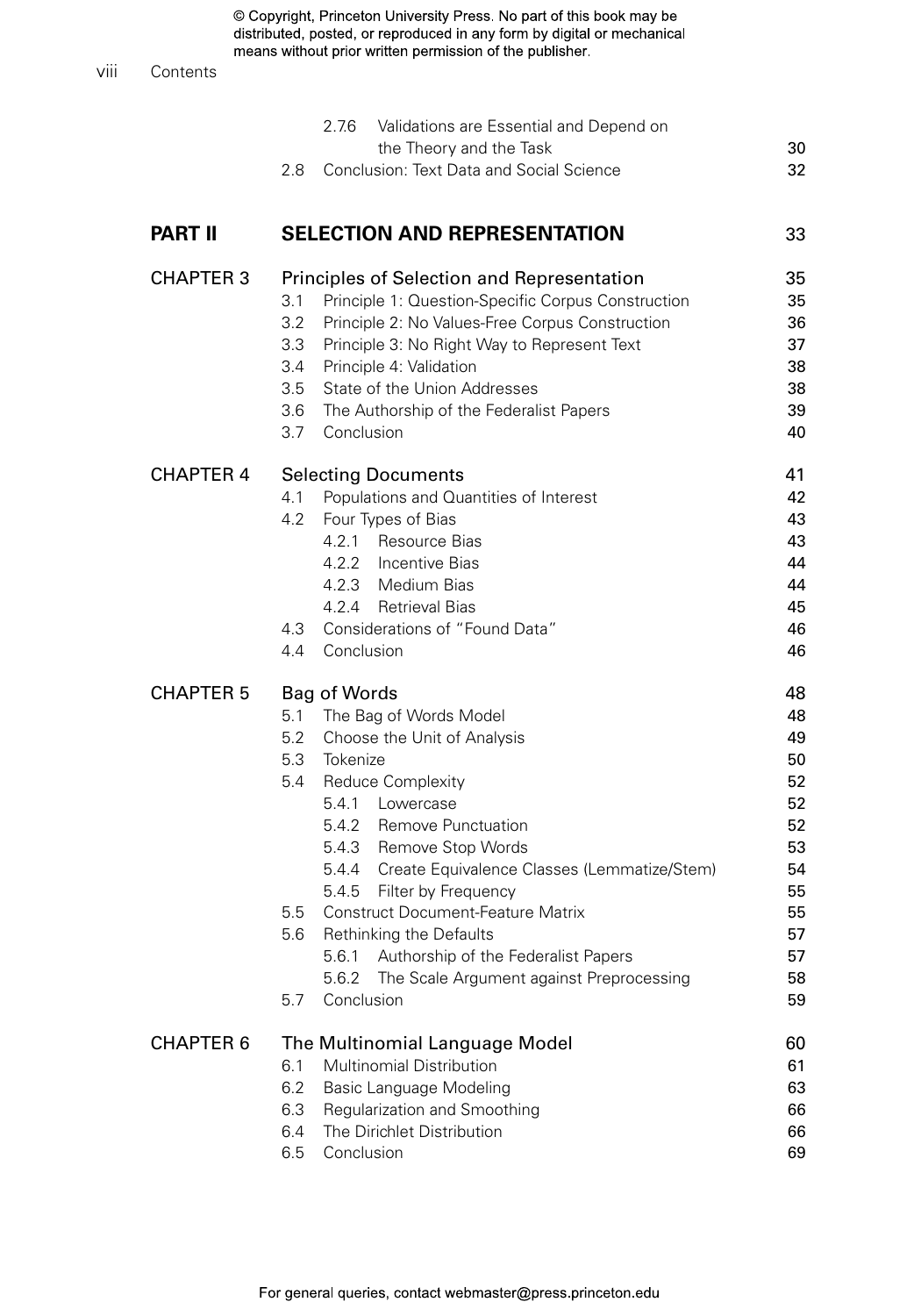Contents ix

| © Copyright, Princeton University Press. No part of this book may be    |
|-------------------------------------------------------------------------|
| distributed, posted, or reproduced in any form by digital or mechanical |
| means without prior written permission of the publisher                 |
|                                                                         |

| <b>CHAPTER 7</b>  | The Vector Space Model and Similarity Metrics<br>7.1<br><b>Similarity Metrics</b><br>7.2<br><b>Distance Metrics</b><br>7.3<br>tf-idf Weighting<br>7.4<br>Conclusion                                                                                                                                                                                                                                                                                                                                          | 70<br>70<br>73<br>75<br>77                                                       |
|-------------------|--------------------------------------------------------------------------------------------------------------------------------------------------------------------------------------------------------------------------------------------------------------------------------------------------------------------------------------------------------------------------------------------------------------------------------------------------------------------------------------------------------------|----------------------------------------------------------------------------------|
| <b>CHAPTER 8</b>  | Distributed Representations of Words<br>Why Word Embeddings<br>8.1<br>8.2<br><b>Estimating Word Embeddings</b><br>The Self-Supervision Insight<br>8.2.1<br>Design Choices in Word Embeddings<br>8.2.2<br>8.2.3 Latent Semantic Analysis<br>8.2.4 Neural Word Embeddings<br>8.2.5 Pretrained Embeddings<br>8.2.6 Rare Words<br>8.2.7 An Illustration<br>Aggregating Word Embeddings to the<br>8.3<br>Document Level<br>8.4<br>Validation<br>8.5<br><b>Contextualized Word Embeddings</b><br>8.6<br>Conclusion | 78<br>79<br>81<br>81<br>81<br>82<br>82<br>84<br>84<br>85<br>86<br>87<br>88<br>89 |
| <b>CHAPTER 9</b>  | <b>Representations from Language Sequences</b><br>9.1<br><b>Text Reuse</b><br>9.2<br>Parts of Speech Tagging<br>Using Phrases to Improve Visualization<br>9.2.1<br>Named-Entity Recognition<br>9.3<br>9.4<br>Dependency Parsing<br><b>Broader Information Extraction Tasks</b><br>9.5<br>Conclusion<br>9.6                                                                                                                                                                                                   | 90<br>90<br>91<br>92<br>94<br>95<br>96<br>97                                     |
| <b>PART III</b>   | <b>DISCOVERY</b>                                                                                                                                                                                                                                                                                                                                                                                                                                                                                             | 99                                                                               |
| <b>CHAPTER 10</b> | <b>Principles of Discovery</b><br>10.1 Principle 1: Context Relevance<br>10.2 Principle 2: No Ground Truth<br>10.3 Principle 3: Judge the Concept, Not the Method<br>10.4 Principle 4: Separate Data Is Best<br>10.5 Conceptualizing the US Congress<br>10.6 Conclusion                                                                                                                                                                                                                                      | 103<br>103<br>104<br>105<br>106<br>106<br>109                                    |
| <b>CHAPTER 11</b> | <b>Discriminating Words</b><br>11.1<br>Mutual Information<br>Fightin' Words<br>11.2                                                                                                                                                                                                                                                                                                                                                                                                                          | 111<br>112<br>115                                                                |

11.3 Fictitious Prediction Problems 11.3 Fictitious Prediction Problems 11.3.1 Standardized Test Statistics as Measures of Separation 118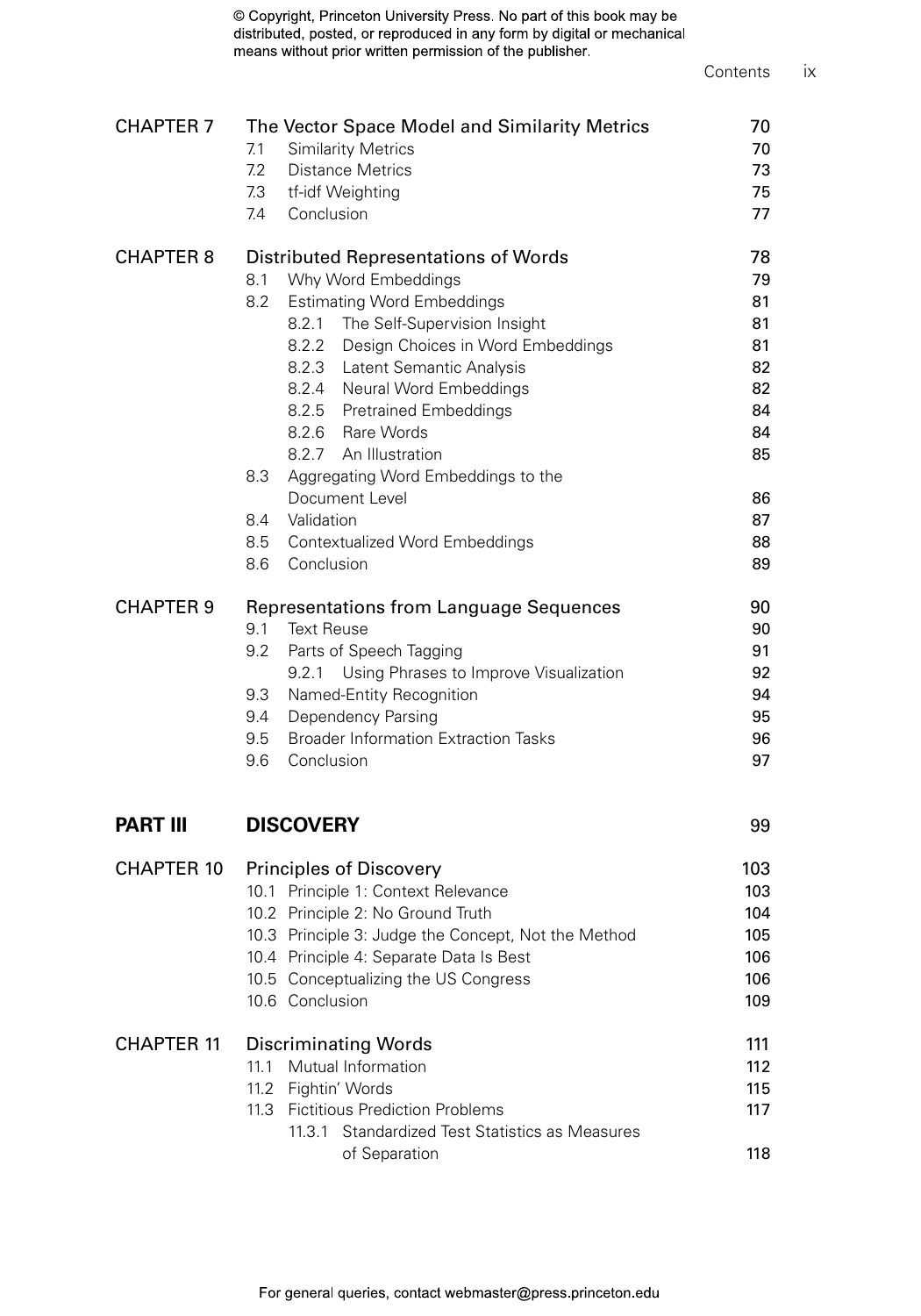#### x Contents

|                   | 11.3.2 $\chi^2$ Test Statistics                             | 118        |  |
|-------------------|-------------------------------------------------------------|------------|--|
|                   | 11.3.3 Multinomial Inverse Regression                       | 121        |  |
|                   | Conclusion<br>11.4                                          | 121        |  |
| <b>CHAPTER 12</b> | Clustering                                                  | 123        |  |
|                   | 12.1 An Initial Example Using k-Means Clustering            | 124        |  |
|                   | 12.2 Representations for Clustering                         | 127        |  |
|                   | 12.3 Approaches to Clustering                               | 127        |  |
|                   | 12.3.1 Components of a Clustering Method                    | 128        |  |
|                   | 12.3.2 Styles of Clustering Methods                         | 130        |  |
|                   | 12.3.3 Probabilistic Clustering Models                      | 132        |  |
|                   | 12.3.4 Algorithmic Clustering Models                        | 134        |  |
|                   | 12.3.5 Connections between Probabilistic and                |            |  |
|                   | Algorithmic Clustering<br>12.4 Making Choices               | 137<br>137 |  |
|                   | 12.4.1 Model Selection                                      | 137        |  |
|                   | 12.4.2 Careful Reading                                      | 140        |  |
|                   | 12.4.3 Choosing the Number of Clusters                      | 140        |  |
|                   | 12.5 The Human Side of Clustering                           | 144        |  |
|                   | 12.5.1 Interpretation                                       | 144        |  |
|                   | 12.5.2 Interactive Clustering                               | 144        |  |
|                   | 12.6 Conclusion                                             | 145        |  |
| <b>CHAPTER 13</b> | <b>Topic Models</b>                                         |            |  |
|                   | 13.1 Latent Dirichlet Allocation                            | 147        |  |
|                   | 13.1.1 Inference                                            | 149        |  |
|                   | 13.1.2 Example: Discovering Credit Claiming for Fire        |            |  |
|                   | Grants in Congressional Press Releases                      | 149        |  |
|                   | 13.2 Interpreting the Output of Topic Models                | 151        |  |
|                   | 13.3 Incorporating Structure into LDA                       | 153        |  |
|                   | 13.3.1 Structure with Upstream, Known Prevalence            |            |  |
|                   | Covariates                                                  | 154        |  |
|                   | 13.3.2 Structure with Upstream, Known Content<br>Covariates | 154        |  |
|                   | 13.3.3 Structure with Downstream, Known Covariates          | 156        |  |
|                   | 13.3.4 Additional Sources of Structure                      | 157        |  |
|                   | 13.4 Structural Topic Models                                | 157        |  |
|                   | 13.4.1 Example: Discovering the Components                  |            |  |
|                   | of Radical Discourse                                        | 159        |  |
|                   | 13.5 Labeling Topic Models                                  | 159        |  |
|                   | 13.6 Conclusion                                             | 160        |  |
| <b>CHAPTER 14</b> | Low-Dimensional Document Embeddings                         | 162        |  |
|                   | 14.1 Principal Component Analysis                           | 162        |  |
|                   | 14.1.1 Automated Methods for Labeling Principal             |            |  |
|                   | Components                                                  | 163        |  |
|                   | 14.1.2 Manual Methods for Labeling Principal                |            |  |
|                   | Components                                                  | 164        |  |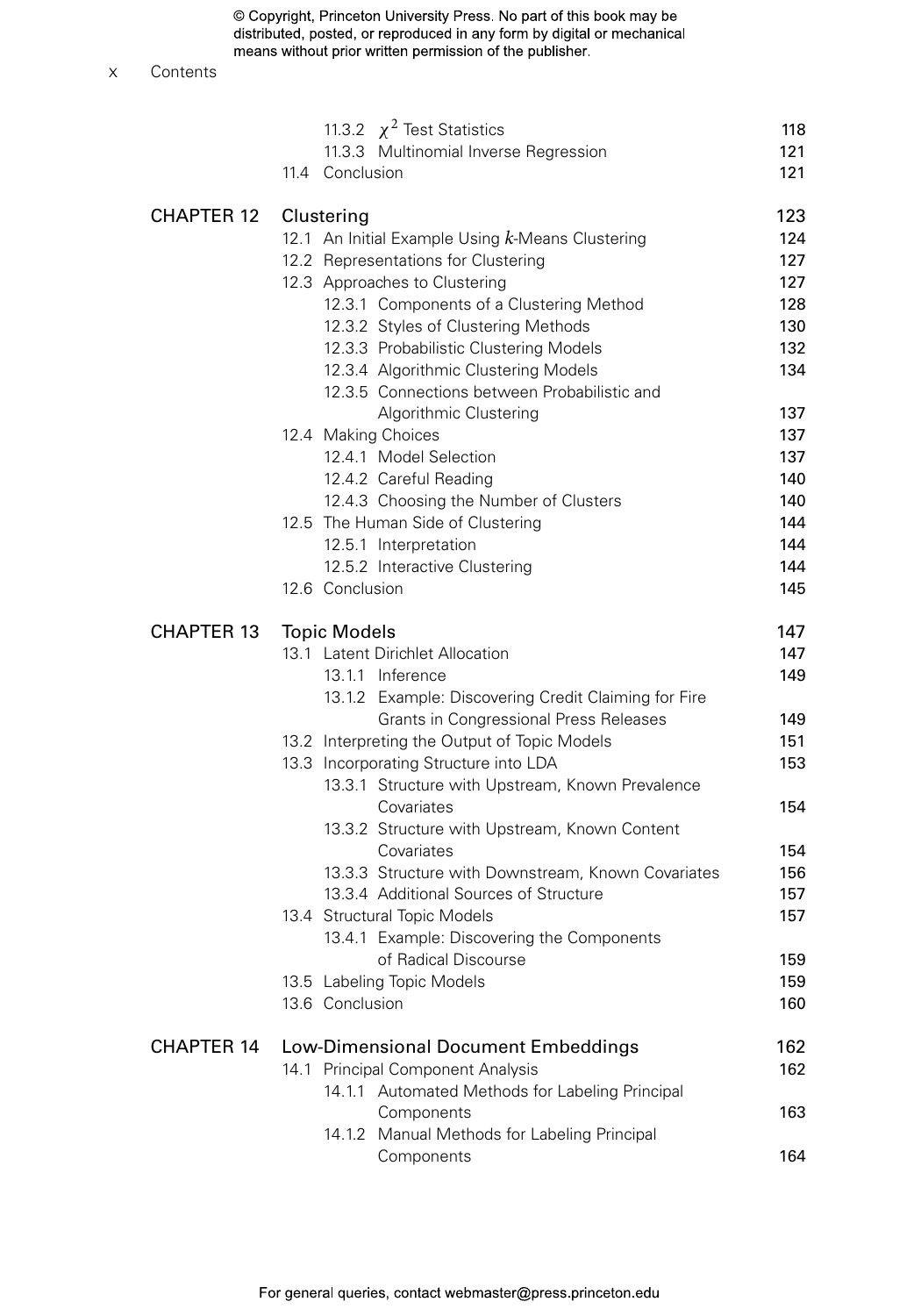Contents xi

| © Copyright, Princeton University Press. No part of this book may be    |
|-------------------------------------------------------------------------|
| distributed, posted, or reproduced in any form by digital or mechanical |
| means without prior written permission of the publisher.                |

|                   | 14.1.3 Principal Component Analysis of Senate Press<br>Releases                                            | 164        |
|-------------------|------------------------------------------------------------------------------------------------------------|------------|
|                   | 14.1.4 Choosing the Number of Principal Components                                                         | 165        |
|                   | 14.2 Classical Multidimensional Scaling                                                                    | 167        |
|                   | 14.2.1 Extensions of Classical MDS                                                                         | 168        |
|                   | 14.2.2 Applying Classical MDS to Senate                                                                    |            |
|                   | Press Releases                                                                                             | 168        |
|                   | 14.3 Conclusion                                                                                            | 169        |
| PART IV           | <b>MEASUREMENT</b>                                                                                         | 171        |
| <b>CHAPTER 15</b> | <b>Principles of Measurement</b>                                                                           | 173        |
|                   | 15.1 From Concept to Measurement                                                                           | 174        |
|                   | 15.2 What Makes a Good Measurement                                                                         | 174        |
|                   | 15.2.1 Principle 1: Measures should have Clear Goals<br>15.2.2 Principle 2: Source Material should Always  | 175        |
|                   | be Identified and Ideally Made Public<br>15.2.3 Principle 3: The Coding Process should                     | 175        |
|                   | be Explainable and Reproducible                                                                            | 175        |
|                   | 15.2.4 Principle 4: The Measure should be Validated<br>15.2.5 Principle 5: Limitations should be Explored, | 175        |
|                   | Documented and Communicated to the Audience<br>15.3 Balancing Discovery and Measurement                    | 176        |
|                   | with Sample Splits                                                                                         | 176        |
| CHAPTER 16        | <b>Word Counting</b>                                                                                       | 178        |
|                   | 16.1 Keyword Counting                                                                                      | 178        |
|                   | 16.2 Dictionary Methods                                                                                    | 180        |
|                   | 16.3 Limitations and Validations of Dictionary Methods                                                     | 181        |
|                   | 16.3.1 Moving Beyond Dictionaries: Wordscores                                                              | 182        |
|                   | 16.4 Conclusion                                                                                            | 183        |
| CHAPTER 17        | An Overview of Supervised Classification                                                                   | 184        |
|                   | 17.1 Example: Discursive Governance                                                                        | 185        |
|                   | 17.2 Create a Training Set                                                                                 | 186        |
|                   | 17.3 Classify Documents with Supervised Learning<br>17.4 Check Performance                                 | 186<br>187 |
|                   | 17.5 Using the Measure                                                                                     | 187        |
|                   | 17.6<br>Conclusion                                                                                         | 188        |
|                   |                                                                                                            |            |

| CHAPTER 18 | Coding a Training Set                       | 189 |
|------------|---------------------------------------------|-----|
|            | 18.1 Characteristics of a Good Training Set | 190 |
|            | 18.2 Hand Coding                            | 190 |
|            | 18.2.1 1: Decide on a Codebook              | 191 |
|            | 18.2.2 2: Select Coders                     | 191 |
|            | 18.2.3 3: Select Documents to Code          | 191 |
|            | 18.2.4 4: Manage Coders                     | 192 |
|            | 18.2.5 5: Check Reliability                 | 192 |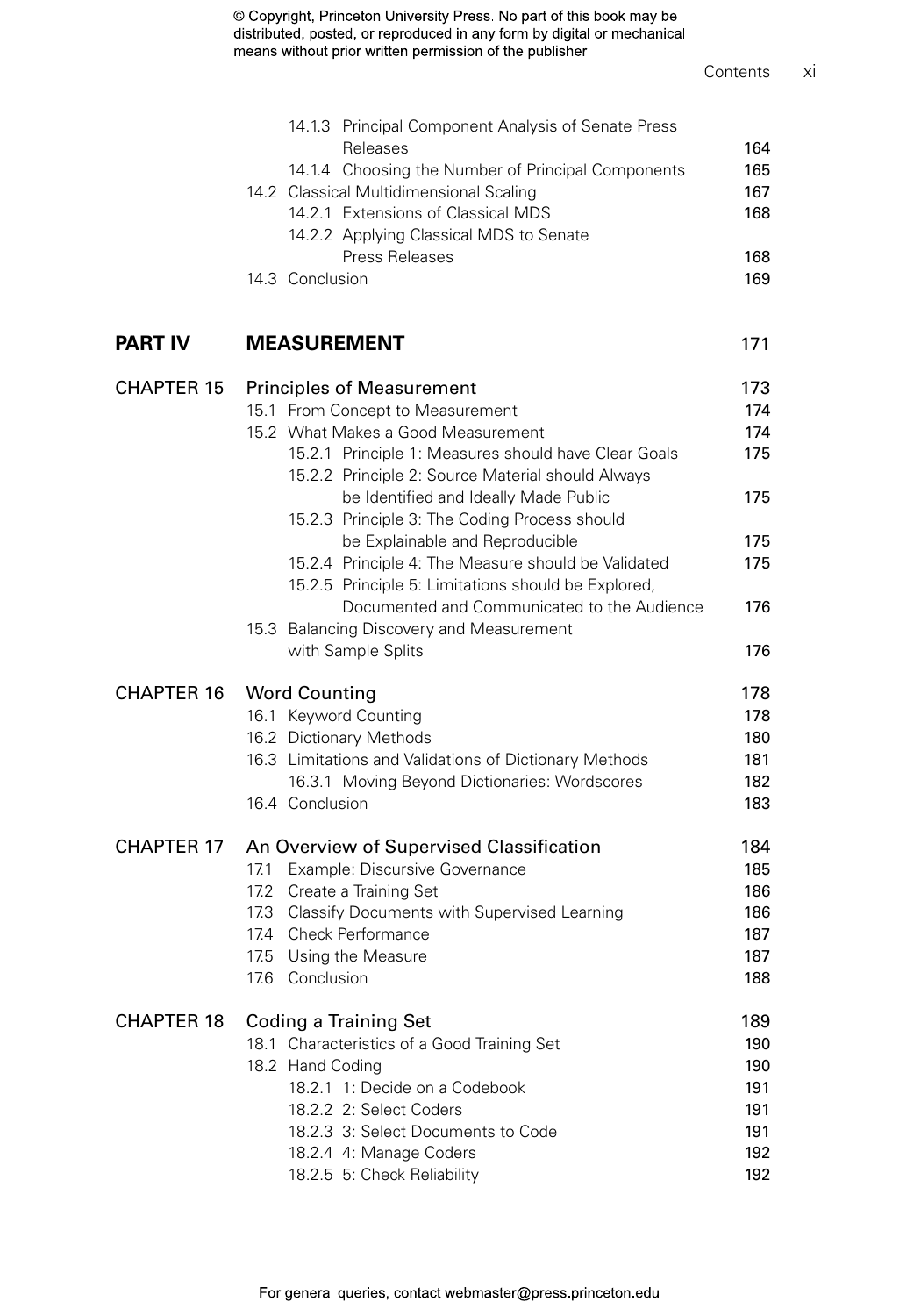### xii Contents

|                   | 18.2.6 Managing Drift<br>18.2.7 Example: Making the News<br>18.3 Crowdsourcing<br>18.4 Supervision with Found Data<br>18.5 Conclusion | 192<br>192<br>193<br>195<br>196 |  |
|-------------------|---------------------------------------------------------------------------------------------------------------------------------------|---------------------------------|--|
| <b>CHAPTER 19</b> | <b>Classifying Documents with Supervised Learning</b><br>19.1 Naive Bayes<br>19.1.1 The Assumptions in Naive Bayes are Almost         |                                 |  |
|                   | Certainly Wrong<br>19.1.2 Naive Bayes is a Generative Model                                                                           | 200<br>200                      |  |
|                   | 19.1.3 Naive Bayes is a Linear Classifier                                                                                             | 201                             |  |
|                   | 19.2 Machine Learning                                                                                                                 | 202                             |  |
|                   | 19.2.1 Fixed Basis Functions                                                                                                          | 203                             |  |
|                   | 19.2.2 Adaptive Basis Functions                                                                                                       | 205                             |  |
|                   | 19.2.3 Quantification                                                                                                                 | 206                             |  |
|                   | 19.2.4 Concluding Thoughts on Supervised Learning                                                                                     |                                 |  |
|                   | with Random Samples                                                                                                                   | 207                             |  |
|                   | 19.3 Example: Estimating Jihad Scores<br>19.4 Conclusion                                                                              | 207<br>210                      |  |
|                   |                                                                                                                                       |                                 |  |
| <b>CHAPTER 20</b> | <b>Checking Performance</b>                                                                                                           | 211                             |  |
|                   | 20.1 Validation with Gold-Standard Data                                                                                               | 211                             |  |
|                   | 20.1.1 Validation Set                                                                                                                 | 212                             |  |
|                   | 20.1.2 Cross-Validation                                                                                                               | 213                             |  |
|                   | 20.1.3 The Importance of Gold-Standard Data                                                                                           | 213                             |  |
|                   | 20.1.4 Ongoing Evaluations                                                                                                            | 214                             |  |
|                   | 20.2 Validation without Gold-Standard Data                                                                                            | 214                             |  |
|                   | 20.2.1 Surrogate Labels                                                                                                               | 214                             |  |
|                   | 20.2.2 Partial Category Replication<br>20.2.3 Nonexpert Human Evaluation                                                              | 215<br>215                      |  |
|                   | 20.2.4 Correspondence to External Information                                                                                         | 215                             |  |
|                   | 20.3 Example: Validating Jihad Scores                                                                                                 | 216                             |  |
|                   | 20.4 Conclusion                                                                                                                       | 217                             |  |
|                   |                                                                                                                                       |                                 |  |
| <b>CHAPTER 21</b> | <b>Repurposing Discovery Methods</b><br>21.1 Unsupervised Methods Tend to Measure Subject                                             | 219                             |  |
|                   | Better than Subtleties                                                                                                                | 219                             |  |
|                   | 21.2 Example: Scaling via Differential Word Rates                                                                                     | 220                             |  |
|                   | 21.3 A Workflow for Repurposing Unsupervised Methods                                                                                  |                                 |  |
|                   | for Measurement                                                                                                                       | 221                             |  |
|                   | 21.3.1 1: Split the Data                                                                                                              | 223                             |  |
|                   | 21.3.2 2: Fit the Model                                                                                                               | 223                             |  |
|                   | 21.3.3 3: Validate the Model                                                                                                          | 223                             |  |
|                   | 21.3.4 4: Fit to the Test Data and Revalidate                                                                                         | 225                             |  |
|                   | 21.4 Concerns in Repurposing Unsupervised Methods                                                                                     |                                 |  |
|                   | for Measurement                                                                                                                       | 225                             |  |
|                   | 21.4.1 Concern 1: The Method Always Returns a Result                                                                                  | 226                             |  |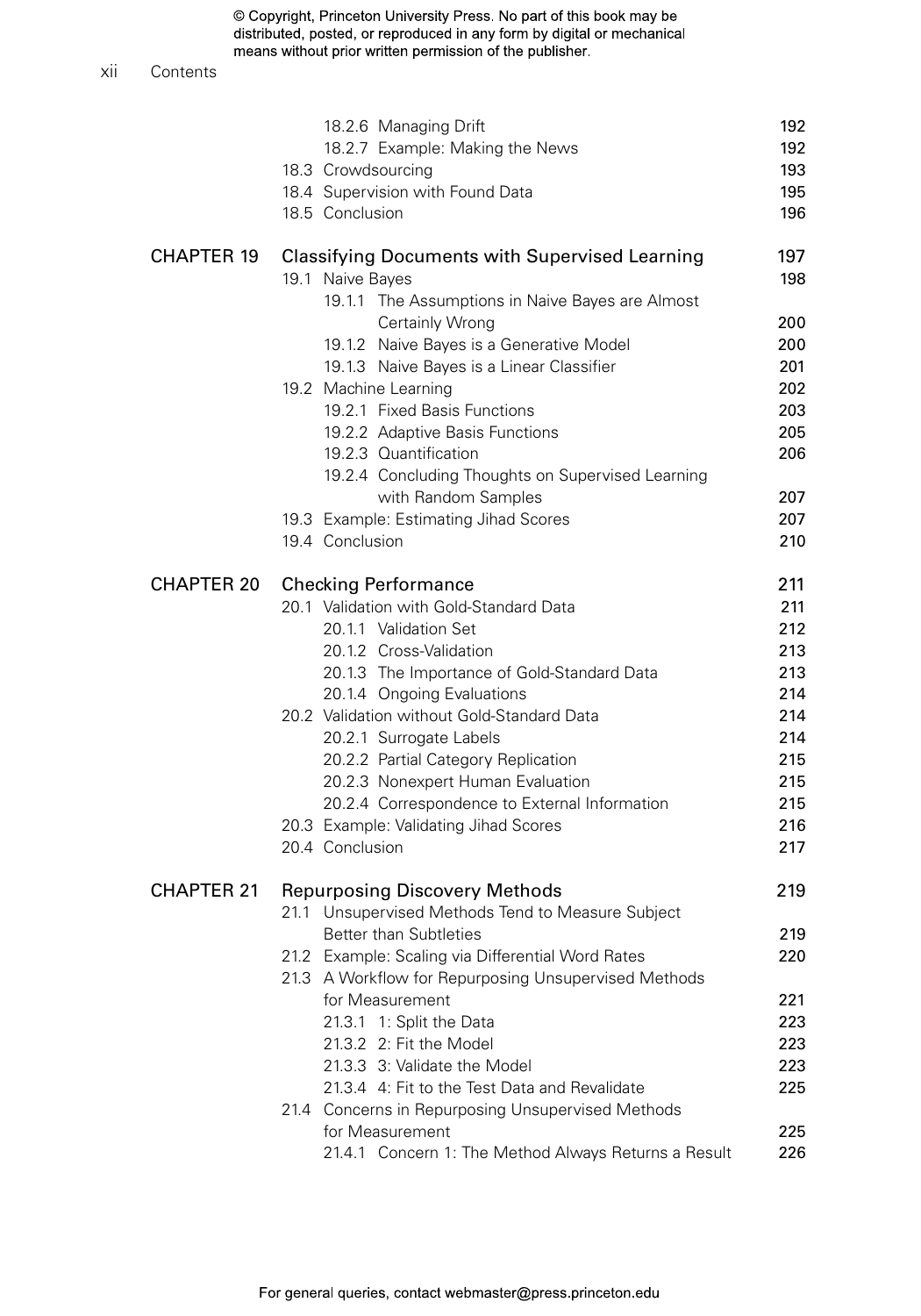Contents xiii

|               |                                            | 21.4.2 Concern 2: Opaque Differences in Estimation     |     |
|---------------|--------------------------------------------|--------------------------------------------------------|-----|
|               |                                            | Strategies                                             | 226 |
|               |                                            | 21.4.3 Concern 3: Sensitivity to Unintuitive           |     |
|               |                                            | Hyperparameters                                        | 227 |
|               |                                            | 21.4.4 Concern 4: Instability in results               | 227 |
|               |                                            | 21.4.5 Rethinking Stability                            | 228 |
|               | 21.5 Conclusion                            |                                                        | 229 |
| <b>PART V</b> | <b>INFERENCE</b>                           |                                                        | 231 |
| CHAPTER 22    |                                            |                                                        | 233 |
|               | Principles of Inference<br>22.1 Prediction |                                                        | 233 |
|               | 22.2 Causal Inference                      |                                                        | 234 |
|               |                                            | 22.2.1 Causal Inference Places Identification First    | 235 |
|               |                                            | 22.2.2 Prediction Is about Outcomes That Will Happen,  |     |
|               |                                            | Causal Inference is about Outcomes from                |     |
|               |                                            | Interventions                                          | 235 |
|               |                                            | 22.2.3 Prediction and Causal Inference Require         |     |
|               |                                            | <b>Different Validations</b>                           | 236 |
|               |                                            | 22.2.4 Prediction and Causal Inference Use Features    |     |
|               |                                            | Differently                                            | 237 |
|               |                                            | 22.3 Comparing Prediction and Causal Inference         | 238 |
|               |                                            | 22.4 Partial and General Equilibrium in Prediction and |     |
|               | Causal Inference                           |                                                        | 238 |
|               | 22.5 Conclusion                            |                                                        | 240 |
| CHAPTER 23    | Prediction                                 |                                                        | 241 |
|               | 23.1 The Basic Task of Prediction          |                                                        | 242 |
|               |                                            | 23.2 Similarities and Differences between Prediction   |     |
|               | and Measurement                            |                                                        | 243 |
|               | 23.3 Five Principles of Prediction         |                                                        | 244 |
|               |                                            | 23.3.1 Predictive Features do not have                 |     |
|               |                                            | to Cause the Outcome                                   | 244 |
|               |                                            | 23.3.2 Cross-Validation is not Always a Good Measure   |     |
|               |                                            | of Predictive Power                                    | 244 |
|               |                                            | 23.3.3 It's Not Always Better to be More Accurate      |     |
|               |                                            | on Average                                             | 246 |
|               |                                            | 23.3.4 There can be Practical Value in Interpreting    |     |
|               |                                            | Models for Prediction                                  | 247 |
|               |                                            | 23.3.5 It can be Difficult to Apply Prediction         |     |
|               |                                            | to Policymaking                                        | 247 |
|               |                                            | 23.4 Using Text as Data for Prediction: Examples       | 249 |
|               |                                            | 23.4.1 Source Prediction                               | 249 |
|               |                                            | 23.4.2 Linguistic Prediction                           | 253 |
|               |                                            | 23.4.3 Social Forecasting                              | 254 |
|               | 23.4.4 Nowcasting                          |                                                        | 256 |
|               | 23.5 Conclusion                            |                                                        | 257 |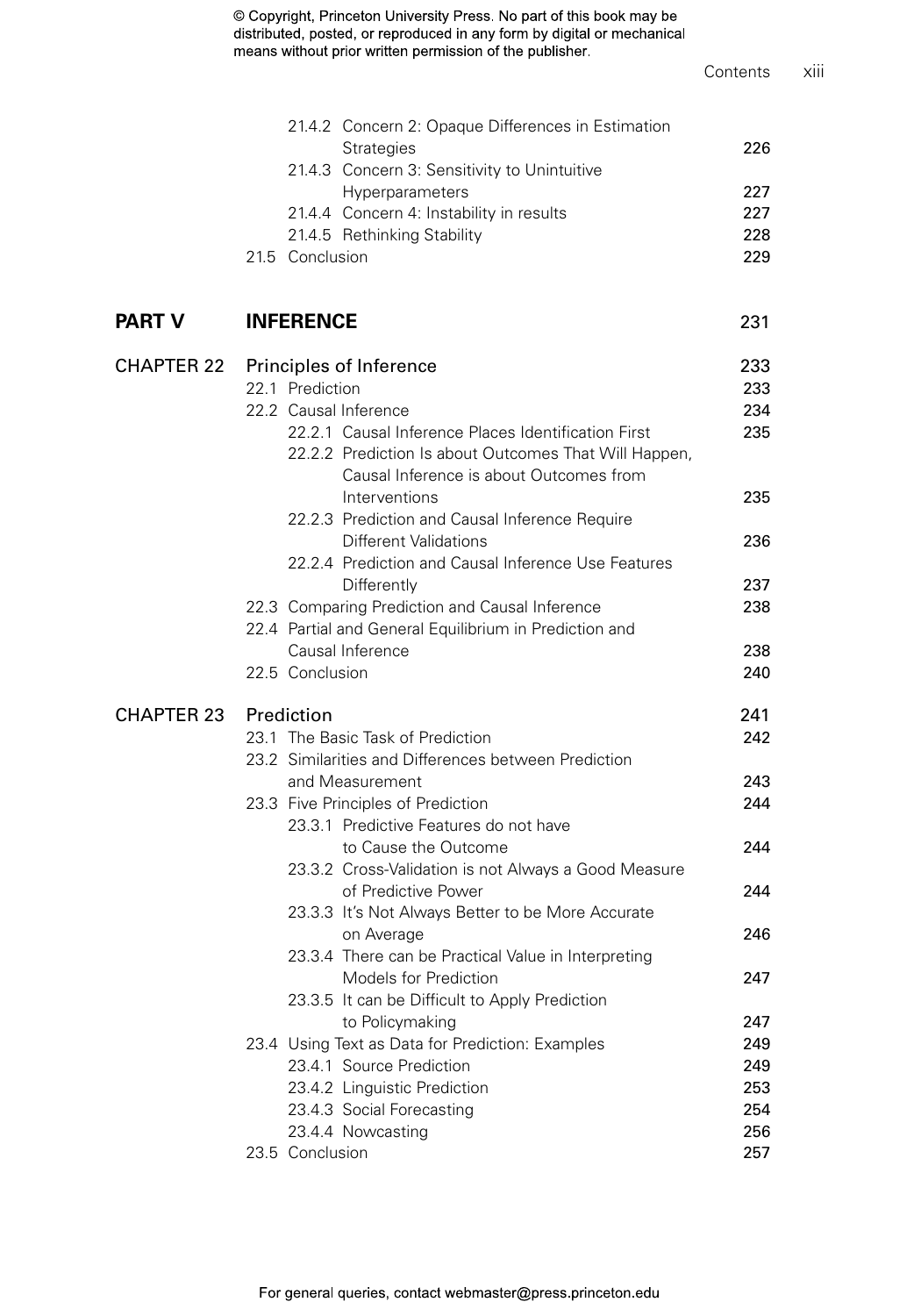### xiv Contents

|                   | <b>CHAPTER 24 Causal Inference</b>                       | 259 |
|-------------------|----------------------------------------------------------|-----|
|                   | 24.1 Introduction to Causal Inference                    | 260 |
|                   | 24.2 Similarities and Differences between Prediction and |     |
|                   | Measurement, and Causal Inference                        | 263 |
|                   | 24.3 Key Principles of Causal Inference with Text        | 263 |
|                   | 24.3.1 The Core Problems of Causal Inference Remain,     |     |
|                   | even when Working with Text                              | 263 |
|                   | 24.3.2 Our Conceptualization of the Treatment and        |     |
|                   | Outcome Remains a Critical Component                     |     |
|                   | of Causal Inference with Text                            | 264 |
|                   | 24.3.3 The Challenges of Making Causal Inferences        |     |
|                   | with Text Underscore the Need for                        |     |
|                   | Sequential Science                                       | 264 |
|                   | 24.4 The Mapping Function                                | 266 |
|                   | 24.4.1 Causal Inference with $g$                         | 267 |
|                   | 24.4.2 Identification and Overfitting                    | 268 |
|                   | 24.5 Workflows for Making Causal Inferences with Text    | 269 |
|                   | 24.5.1 Define $g$ before Looking at the Documents        | 269 |
|                   | 24.5.2 Use a Train/Test Split                            | 269 |
|                   | 24.5.3 Run Sequential Experiments                        | 271 |
|                   | 24.6 Conclusion                                          | 271 |
| <b>CHAPTER 25</b> | <b>Text as Outcome</b>                                   | 272 |
|                   | 25.1 An Experiment on Immigration                        | 272 |
|                   | 25.2 The Effect of Presidential Public Appeals           | 275 |
|                   | 25.3 Conclusion                                          | 276 |
| <b>CHAPTER 26</b> | <b>Text as Treatment</b>                                 | 277 |
|                   | 26.1 An Experiment Using Trump's Tweets                  | 279 |
|                   | 26.2 A Candidate Biography Experiment                    | 281 |
|                   | 26.3 Conclusion                                          | 284 |
| <b>CHAPTER 27</b> | <b>Text as Confounder</b>                                | 285 |
|                   | 27.1 Regression Adjustments for Text Confounders         | 287 |
|                   | 27.2 Matching Adjustments for Text                       | 290 |
|                   | 27.3 Conclusion                                          | 292 |
|                   |                                                          |     |
| <b>PART VI</b>    | <b>CONCLUSION</b>                                        | 295 |
| <b>CHAPTER 28</b> | Conclusion                                               | 297 |
|                   | 28.1 How to Use Text as Data in the Social Sciences      | 298 |
|                   | 28.1.1 The Focus on Social Science Tasks                 | 298 |
|                   | 28.1.2 Iterative and Sequential Nature of                |     |
|                   | the Social Sciences                                      | 298 |
|                   | 28.1.3 Model Skepticism and the Application of           |     |
|                   | Machine Learning to the Social Sciences                  | 299 |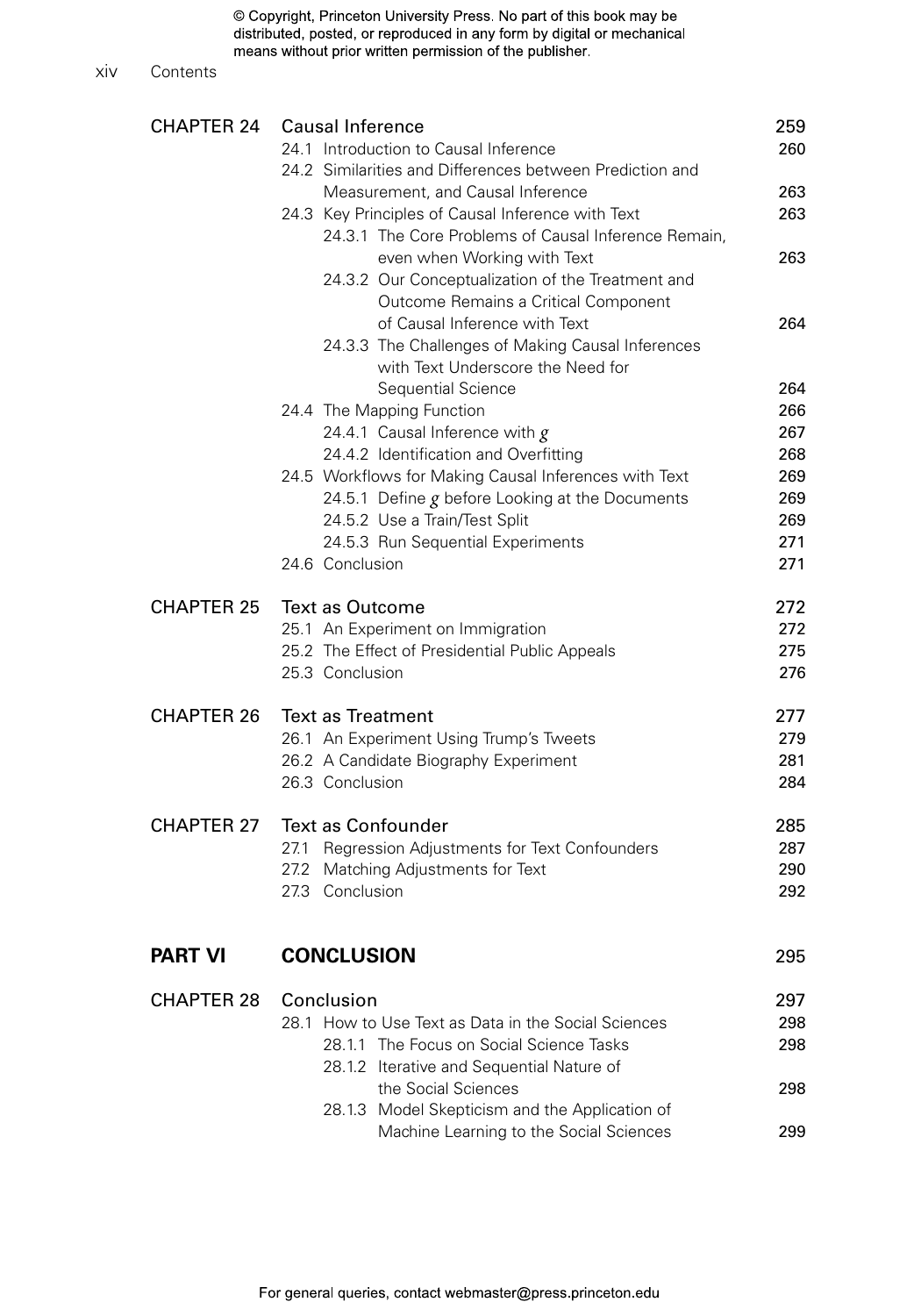| © Copyright, Princeton University Press. No part of this book may be<br>distributed, posted, or reproduced in any form by digital or mechanical<br>means without prior written permission of the publisher. |          |           |
|-------------------------------------------------------------------------------------------------------------------------------------------------------------------------------------------------------------|----------|-----------|
|                                                                                                                                                                                                             | Contents | <b>XV</b> |
| 28.2 Applying Our Principles beyond Text Data<br>28.3 Avoiding the Cycle of Creation and Destruction                                                                                                        | 299      |           |
| in Social Science Methodology                                                                                                                                                                               | 300      |           |
|                                                                                                                                                                                                             |          |           |
| Acknowledgments                                                                                                                                                                                             | 303      |           |
| Bibliography                                                                                                                                                                                                | 307      |           |
| Index                                                                                                                                                                                                       | 331      |           |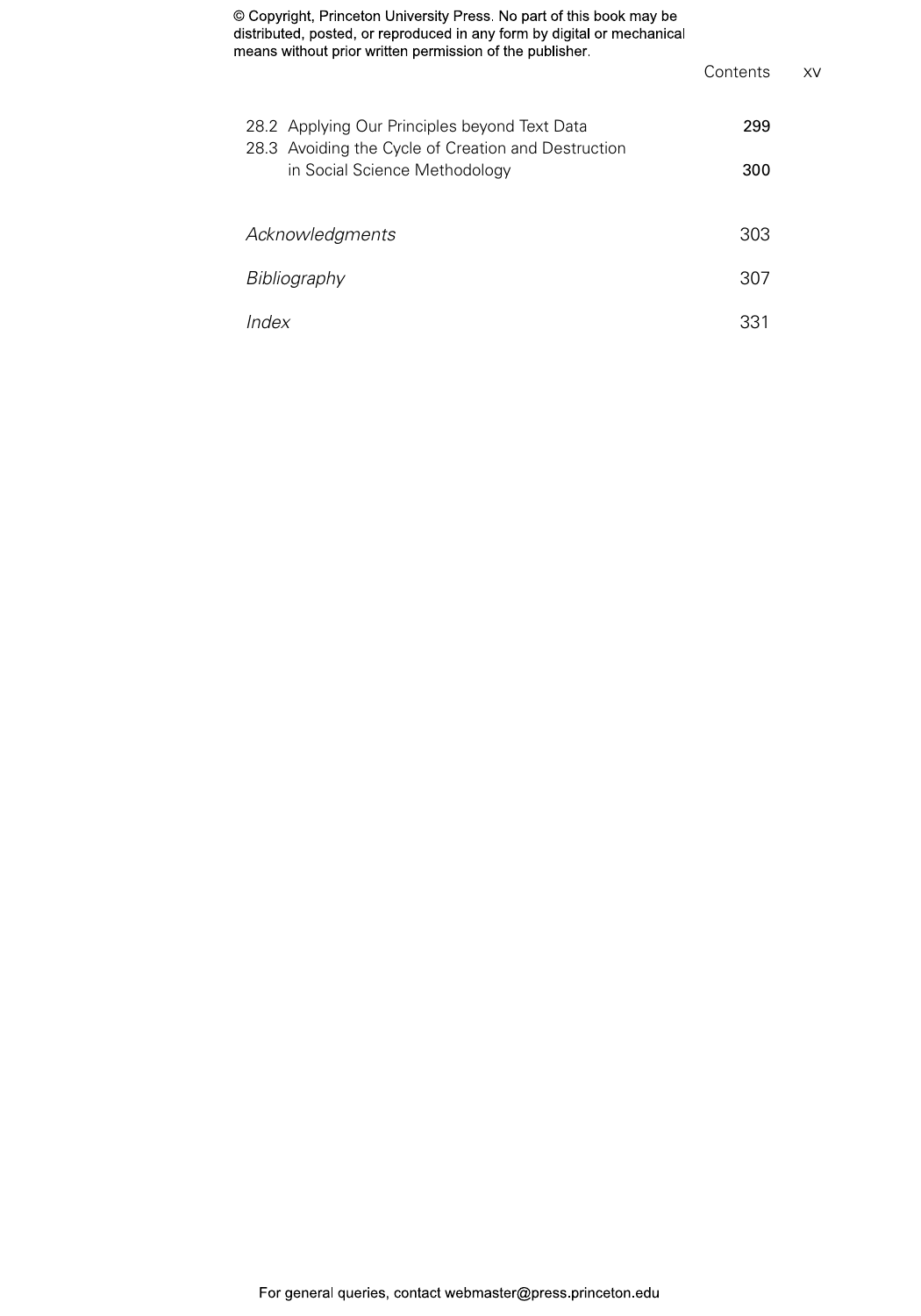# CHAPTER 1

# **Introduction**

This is a book about the use of texts and language to make inferences about human behavior. Our framework for using text as data is aimed at a wide variety of audiences from informing social science research, offering guidance for researchers in the digital humanities, providing solutions to problems in industry, and addressing issues faced in government. This book is relevant to such a wide range of scholars and practitioners because language is an important component of social interaction—it is how laws are recorded, religious beliefs articulated, and historical events reported. Language is also how individuals voice complaints to representatives, organizers appeal to their fellow citizens to join in protest, and advertisers persuade consumers to buy their product. And yet, quantitative social science research has made surprisingly little use of texts—until recently.

Texts were used sparingly because they were cumbersome to work with at scale. It was difficult to acquire documents because there was no clear way to collect and transcribe all the things people had written and said. Even if the texts could be acquired, it was impossibly time consuming to read collections of documents filled with billions of words. And even if the reading were possible, it was often perceived to be an impossible task to organize the texts into relevant categories, or to measure the presence of concepts of interest. Not surprisingly, texts did not play a central role in the evidence base of the social sciences. And when texts were used, the usage was either in small datasets or as the product of massive, well-funded teams of researchers.

Recently, there has been a dramatic change in the cost of analyzing large collections of text. Social scientists, digital humanities scholars, and industry professionals are now routinely making use of document collections. It has become common to see papers that use millions of social media messages, billions of words, and collections of books larger than the world's largest physical libraries. Part of this change has been technological. With the rapid expansion of the internet, texts became much easier to acquire. At the same time, computational power increased—laptop computers could handle computations that previously would require servers. And part of the change was also methodological. A burgeoning literature—first in computer science and computational linguistics, and later in the social sciences and digital humanities—developed tools, models, and software that facilitated the analysis and organization of texts at scale.

Almost all of the applications of large-scale text analysis in the social sciences use algorithms either first developed in computer science or built closely on those developments. For example, numerous papers within political science—including many of our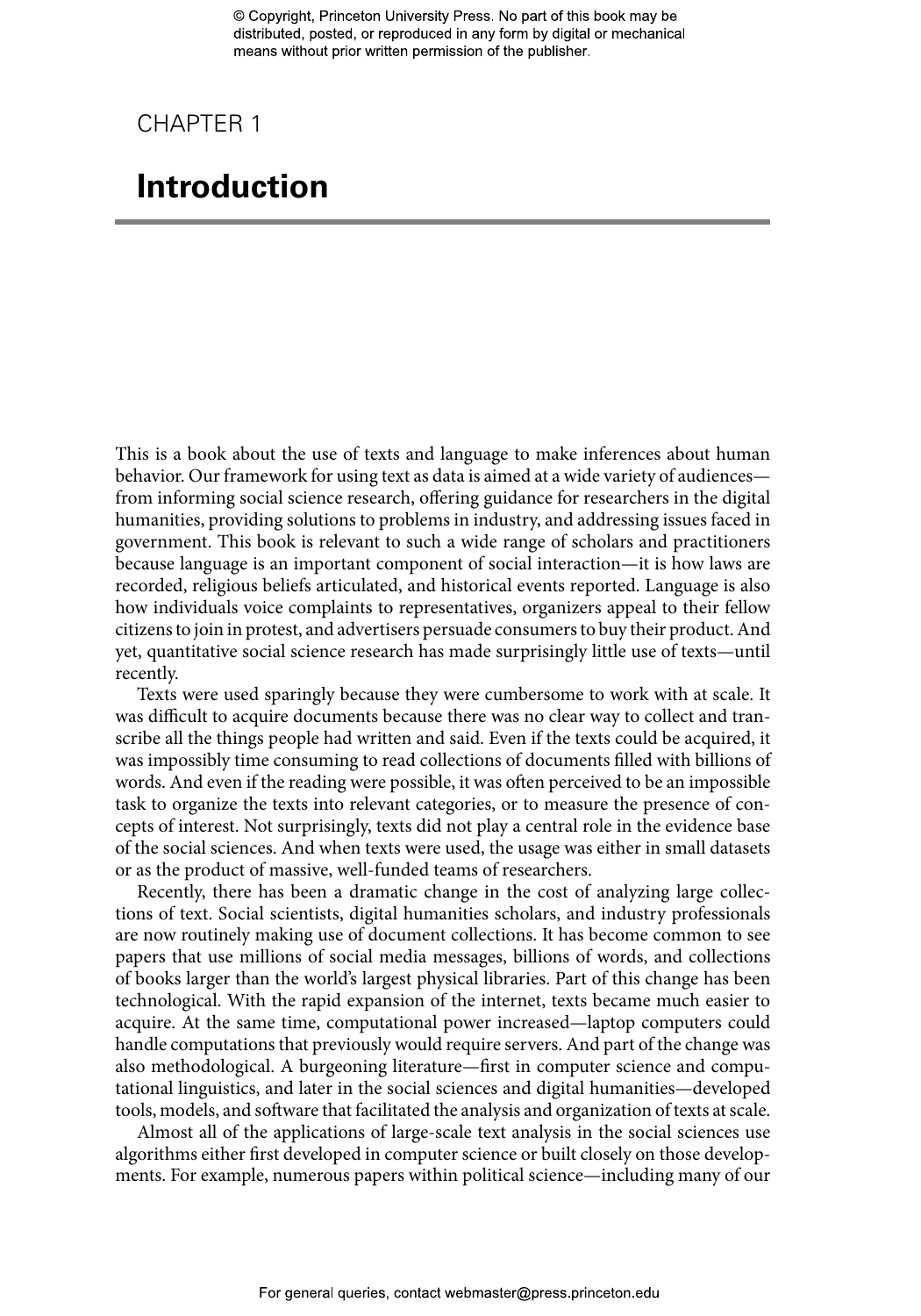#### 4 Chapter 1

own—build on topic models (Blei, Ng, and Jordan, 2003; Quinn et al., 2010; Grimmer, 2010; Roberts et al., 2013) or use supervised learning algorithms for document classification (Joachims, 1998; Jones, Wilkerson, and Baumgartner, 2009; Stewart and Zhukov, 2009; Pan and Chen, 2018; Barbera´ et al., 2021). Social scientists have also made methodological contributions themselves, and in this book we will showcase many of these new models designed to accomplish new types of tasks. Many of these contributions have even flowed from the social sciences to computer science. Statistical models used to analyze roll call votes, such as Item Response Theory models, are now used in several computer science articles (Clinton, Jackman, and Rivers, 2004; Gerrish and Blei, 2011; Nguyen et al., 2015). Social scientists have broadly adapted the tools and techniques of computer scientists to social science questions.

However, the knowledge transfer from computer science and related fields has created confusion in how text as data models are applied, how they are validated, and how their output is interpreted. This confusion emerges because tasks in academic computer science are different than the tasks in social science, the digital humanities, and even parts of industry. While computer scientists are often (but not exclusively!) interested in information retrieval, recommendation systems, and benchmark linguistic tasks, a different community is interested in using "text as data" to learn about previously studied phenomena such as in social science, literature, and history. Despite these differences of purpose, text as data practitioners have tended to reflexively adopt the guidance from the computer science literature when doing their own work. This blind importing of the default methods and practices used to select, evaluate, and validate models from the computer science literature can lead to unintended consequences.

This book will demonstrate how to treat "text as data" for *social science tasks* and *social science problems*. We think this perspective can be useful beyond just the social sciences in the digital humanities, industry, and even mainstream computer science. We organize our argument around the core tasks of social science research: *discovery*, *measurement*, *prediction*, and *causal inference*. Discovery is the process of creating new conceptualizations or ways to organize the world. Measurement is the process where concepts are connected to data, allowing us to describe the prevalence of those concepts in the real world. These measures are then used to make a causal inference about the effect of some intervention or to predict values in the future. These tasks are sometimes related to computer science tasks that define the usual way to organize machine learning books. But as we will see, the usual distinctions made between particular types of algorithms—such as supervised and unsupervised—can obscure the ways these tools are employed to accomplish social science tasks.

Building on our experience developing and applying text as data methods in the social sciences, we emphasize a sequential, iterative, and inductive approach to research. Our experience has been that we learn the most in social science when we refine our concepts and measurements iteratively, improving our own understanding of definitions as we are exposed to new data. We also learn the most when we consider our evidence sequentially, confirming the results of prior work, then testing new hypotheses, and, finally, generating hypotheses for future work. Future studies continue the pattern, confirming the findings from prior studies, testing prior speculations, and generating new hypotheses. At the end of the process, the evidence is aggregated to summarize the results and to clarify what was learned. Importantly, this process doesn't happen within the context of a single article or book, but across a community of collaborators.

This inductive method provides a principled way to approach research that places a strong emphasis on an evolving understanding of the process under study. We call this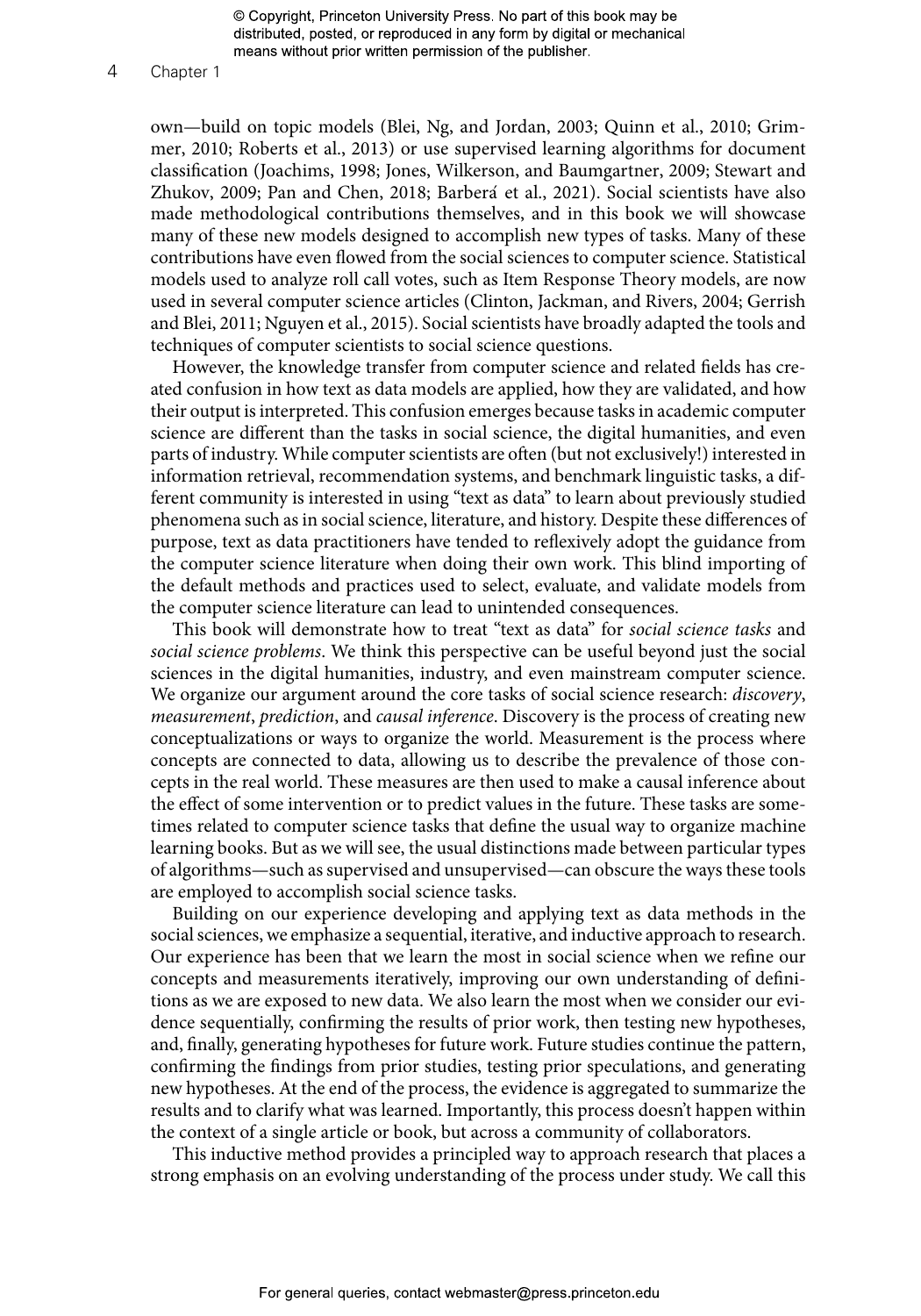understanding theory—explanations of the systematic facets of social process. This is an intentionally broad definition encompassing formal theory, political/sociological theory, and general subject-area expertise. At the core of this book is an argument that scholars can learn a great deal about human behavior from texts but that to do so requires an engagement with the context in which those texts are produced. A deep understanding of the social science context will enable researchers to ask more important and impactful questions, ensure that the measures they extract are valid, and be more attentive to the practical and ethical implications of their work.

We write this book now because the use of text data is at a critical point. As more scholars adopt text as data methods for their research, a guide is essential to explain how text as data work in the social sciences differs from its work in computer science. Without such a guide, researchers outside of computer science solving problems run the risk of applying the wrong algorithms, validating the wrong quantities, and ultimately making inferences not justified by the evidence they have acquired.

We also focus on texts because they are an excellent vehicle for learning about recent advances in machine learning. The argument that we make in this book about how to organize social science research applies beyond texts. Indeed, we view our approach as useful for social science generally, but particularly in any application where researchers are using large-scale data to discover new categories, measure their prevalence, and then to assess their relationships in the world.

# **1.1 How This Book Informs the Social Sciences**

A central argument of this book is that the goal of text as data research differs from the goals of computer science work. Fortunately, this difference is not so great that many of the tools and ideas first developed in other fields cannot be applied to text as data problems. It does imply, however, that we have to think more carefully about what we learn from applying those models.

To help us make our case, consider the use of texts by political scientist Amy Catalinac (Catalinac, 2016*a*)—a path-breaking demonstration of how electoral district structure affects political candidates' behavior. We focus on this book because the texts are used clearly, precisely, and effectively to make a social science point, even though the algorithm used to conduct the analysis comes from a different discipline. And importantly, the method for validation used is distinctively social scientific and thorough.

Catalinac's work begins with a puzzle: why have Japanese politicians allocated so much more attention to national security and foreign policy after 1997, despite significant social, political, and government constraints on the use of military and foreign policy discussions put in place after World War II? Catalinac (2016*a*) argues that a 1994 reform in how Japanese legislators are elected explains the change because it fundamentally altered the *incentives* that politicians face. Before the 1994 reform, Japanese legislators were elected through a system where each district was represented by multiple candidates and each party would run several candidates in each district trying to get the majority of the seats. Because multiple candidates from the same party couldn't effectively compete with their co-partisans on ideological issues, representatives tried to secure votes by delivering the most pork—spending that has only local impact, such as for building a bridge—to the district as possible. The new post-1994 reform system eliminated multi-member districts and replaced them with a parallel system: singlemember districts—where voters cast their ballot for a candidate—and representatives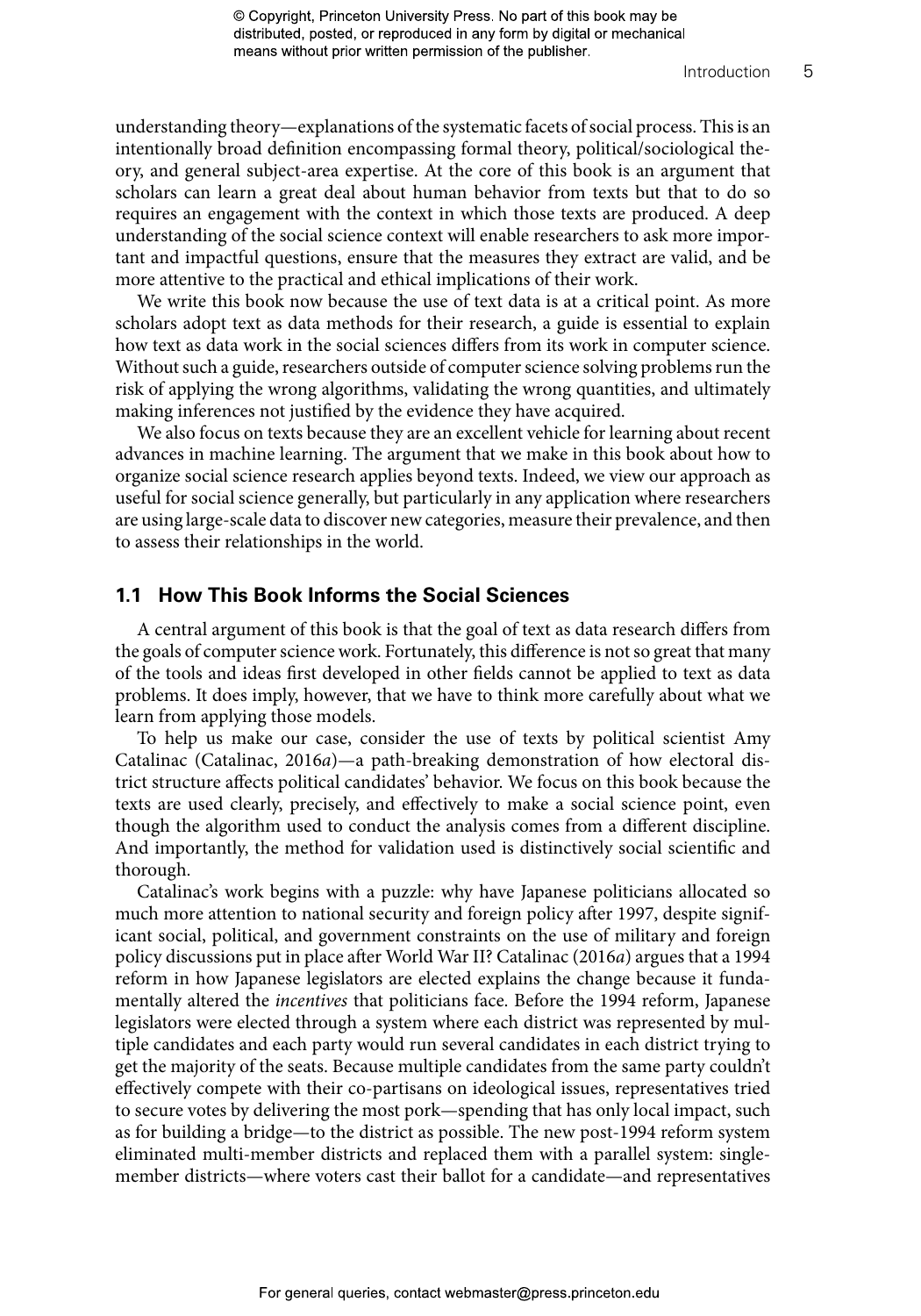

Figure 1.1. An example of a candidate manifesto of Kanezo Muraoka from 2003, Figure 3.7 from Catalinac (2016*a*).

for the whole country—where voters cast their ballot for a party and the elected officials are chosen from the party's list. This new system allowed the parties to impose stricter ideological discipline on their members and the choices of voters became less about the individual personalities and more about party platforms. Thus, the argument goes, the reform changed the legislators' *incentives*. Focusing on local issues like pork was now less advantageous than focusing on national issues like foreign policy.

The argument proceeds through iteration and induction. To begin understanding the effect of the change in electoral rules on electoral strategy, Catalinac collected an original dataset of 7,497 Japanese Diet candidate manifestos. The manifestos are nearly ideal data for her study: they are important to candidates and voters, under the control of candidates, and available for all candidates for all elections for a period before and after the shift in electoral rules. We discuss the principles for data collection in Chapter 4, but Catalinac's exemplary work shows that working with text data does not mean that we must opt for the most convenient data. Rather, Catalinac engaged in a painstaking data collection process to find the manifestos through archival visits and digitize them through manual transcription. This process alone took years.

With the data in hand, Catalinac uses an inductive approach to learn the categories in her data she needs to investigate her empirical puzzle: what elected officials are discussing when they run for office. Catalinac uses a well-known statistical model, *Latent Dirichlet Allocation* (LDA)—which we return to in Chapter 13—to discover an underlying set of topics and to measure the proportion of each manifesto that belongs to each topic. As Catalinac describes,

Typically, the model is fit iteratively. The researcher sets some number of topics; runs the model; ascertains the nature of the topics outputted by reading the words and documents identified as having high probabilities of belonging to each of the topics; and decides whether or not those topics are substantively meaningful.... My approach was also iterative and guided by my hypotheses. (Catalinac, 2016*a*, p. 84)

As we describe in Chapter 4, discovery with text data does not mean that we begin with a blank slate. Catalinac's prior work, qualitative interviews, and expertise in Japenese politics helped to shape the discoveries she made in the text. We can bring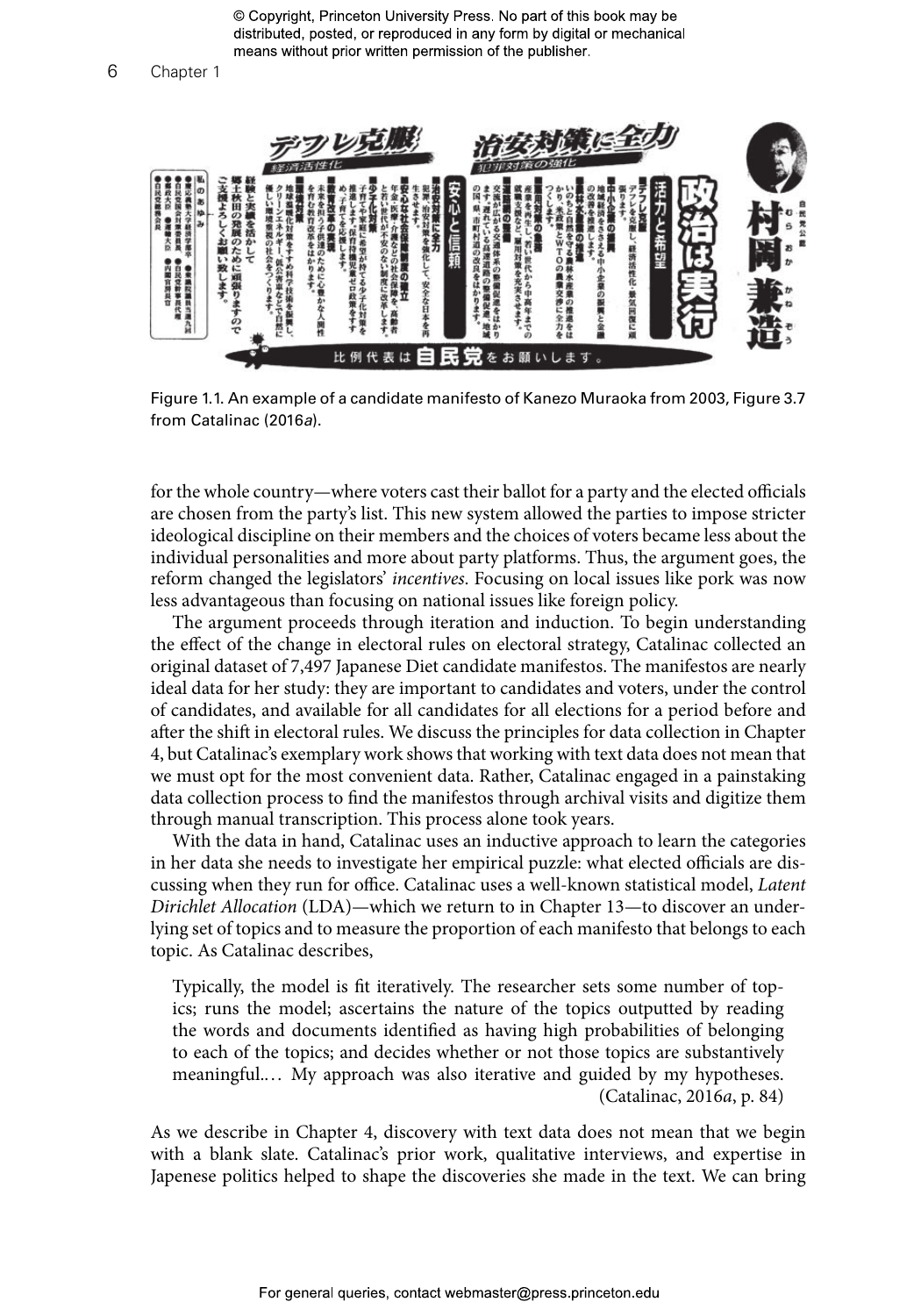this prior knowledge to bear in discovery; theory and hunches play a role in defining our categories, but so too does the data itself.

Catalinac uses the model fit from LDA to measure the prevalence of candidates' discussions of pork, policy, and other categories of interest. To establish which topics capture these categories, Catalinac engages in extensive validation. Importantly, her validations are not the validations most commonly conducted in computer science, where LDA originated. Those validations tend to focus on how LDA functions as a language model—that is, how well it is able to predict unseen words in a document. For Catalinac's purposes, it isn't important that the model can predict unseen words—she has all the words! Instead, her validations are designed to demonstrate that her model has uncovered an organization that is interesting and useful for her particular social scientific task: assessing how a change in the structure of districts affected the behavior of candidates and elected officials. Catalinac engages in two broad kinds of validation. First, she does an in-depth analysis of the particular topics that the model automatically discovers, reading both the high probability words the model assigns to the topic and the manifestos the model indicates are most aligned with each topic. This analysis assures the reader that her labels and interpretations of the computer-discovered topics are both valid and helpful for her social scientific task. Second, she shows that her measures align with well-known facts about Japanese politics. This step ensures that the measures that come from the manifestos are not idiosyncratic or reflecting a wildly different process than that studied in other work. It also provides further evidence that the labels Catalinac assigns to texts are valid reflections of the content of those texts.

Of course, Catalinac is not interested in just categorizing the texts for their own sake—she wants to use the categories assigned to the texts as a source of data to learn about the world. In particular, she wants to estimate the causal effect of the 1994 electoral reform on the shift in issues discussed by candidates when they are running. To do this, she uses her validated model and careful research design to pursue her claim that the electoral reform causes average candidates to shift from a focus on pork to a focus on national security. This is a particularly challenging setting for causal inference, because the reform changes across all districts at the same time. After showing that, in practice, there is a substantial increase in the discussion of national security following the 1994 reforms, Catalinac moves to rule out alternative explanations. She shows that there is no sudden influx of candidates that we would expect to discuss national security. Nor, she argues, does this increase in the importance of national security merely reflect an ideological shift in the parties. And she argues that there is no evidence that voters suddenly want candidates who prioritize national security.

Our brief examination of Catalinac (2016*a*) reveals how sequence, iteration, and induction can lead to substantively interesting and theoretically important research. Further, Catalinac illustrates a point that we will return to throughout the book, that validations for text as data research are necessary and look quite different from validations in computer science. Rather than a focus on prediction, text as data researchers are much more interested in how well their models provide insights into concepts of interest, how well measurement tools sort documents according to those rules, and how well the assumptions needed for accurate causal inference or prediction are met. These points travel well beyond political science, to other social scientists studying human behavior including sociology (DiMaggio, 2015; Evans and Aceves, 2016; Franzosi, 2004), economics (Gentzkow, Kelly, and Taddy, 2019), psychology (Schwartz et al., 2013), and law (Livermore and Rockmore, 2019).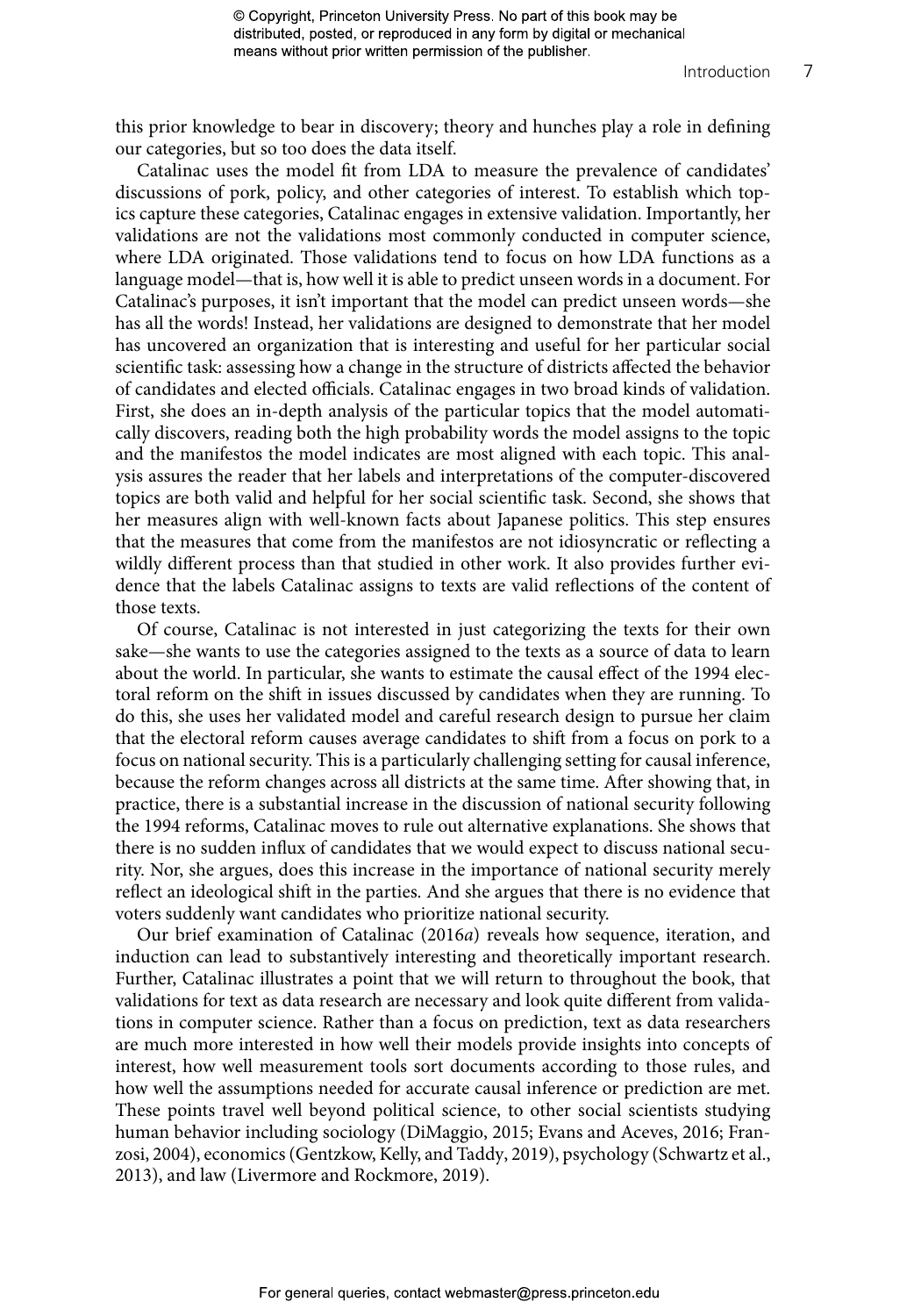## **1.2 How This Book Informs the Digital Humanities**

Our view of how to apply text as data methods was developed and refined through our experience with social science research. But we will argue that our approach to text as data can provide useful insights into other fields as well. In parallel to the meteoric rise of text as data methods within the social sciences, there has been rapidly growing interest in using computational tools to study literature, history, and the humanities more generally. This burgeoning field, termed *Digital Humanities*, shares much in common with text as data in the social sciences in that it draws on computational tools to answer classic questions in the field.

The use of text as data methods has drawn considerable funding and has already made impressive contributions to the study of literature (Jockers, 2013; Piper, 2018; Underwood, 2019). Computational tools have been used to study the nature of genres (Rybicki and Eder, 2011), poems (Long and So, 2016), the contours of ideas (Berry and Fagerjord, 2017), and many other things (Moretti, 2013). To reach their conclusions, scholars working in this area follow many of the same procedures and use similar tools to those in the social sciences. They represent their texts using numbers and then apply models or algorithms that originate in other fields to reach substantive conclusions.

Even though scholars in the Digital Humanities (DH) come from a humanistic tradition, we will show how the goals of their analysis fit well within the framework of our book. And as a result, our argument about how to use text as data methods to make valid inferences will cover many of the applications of computational tools in the humanistic fields. A major difference between DH and the social sciences is that digital humanists are often interested in inferences about the particular text that is being studied, rather than the text as an indicator of some other, larger process. As a result, digital humanities have thus far tended to focus on the discovery and measurement steps of the research process, while devoting less attention to making causal inferences or predictions. Digital humanists use their large corpora to make new and important discoveries about organizations in their texts. They then use tools to measure the prevalence of those quantities, to describe how the prevalence of the characteristics has changed over time, or to measure how well defined a category is over time.

As with any field that rises so suddenly, there has been considerable dissent about the prospect of the digital humanities. Some of this dissent lies well outside of the scope of our book and focuses on the political and epistemological consequences of opening up the humanities to computational tools. Instead we will engage with other critiques of digital humanities that stipulate to the "rules" laid out in computational papers. These critics argue that the digital humanities is not capable of achieving the inferential goals it lays out and therefore the analysis is doomed from the start. A recent and prominent objection comes from Da (2019), who summarizes her own argument as,

In a nutshell the problem with computational literary analysis as it stands is that what is robust is obvious (in the empirical sense) and what is not obvious is not robust, a situation not easily overcome given the nature of literary data and the nature of statistical inquiry. (Da, 2019, p. 45)

Da (2019)'s critique goes to the heart of how results are evaluated and relies heavily on procedures and best practices imported from computer science (as does, it is worth noting, much of the work she is critiquing). As we have argued above, directly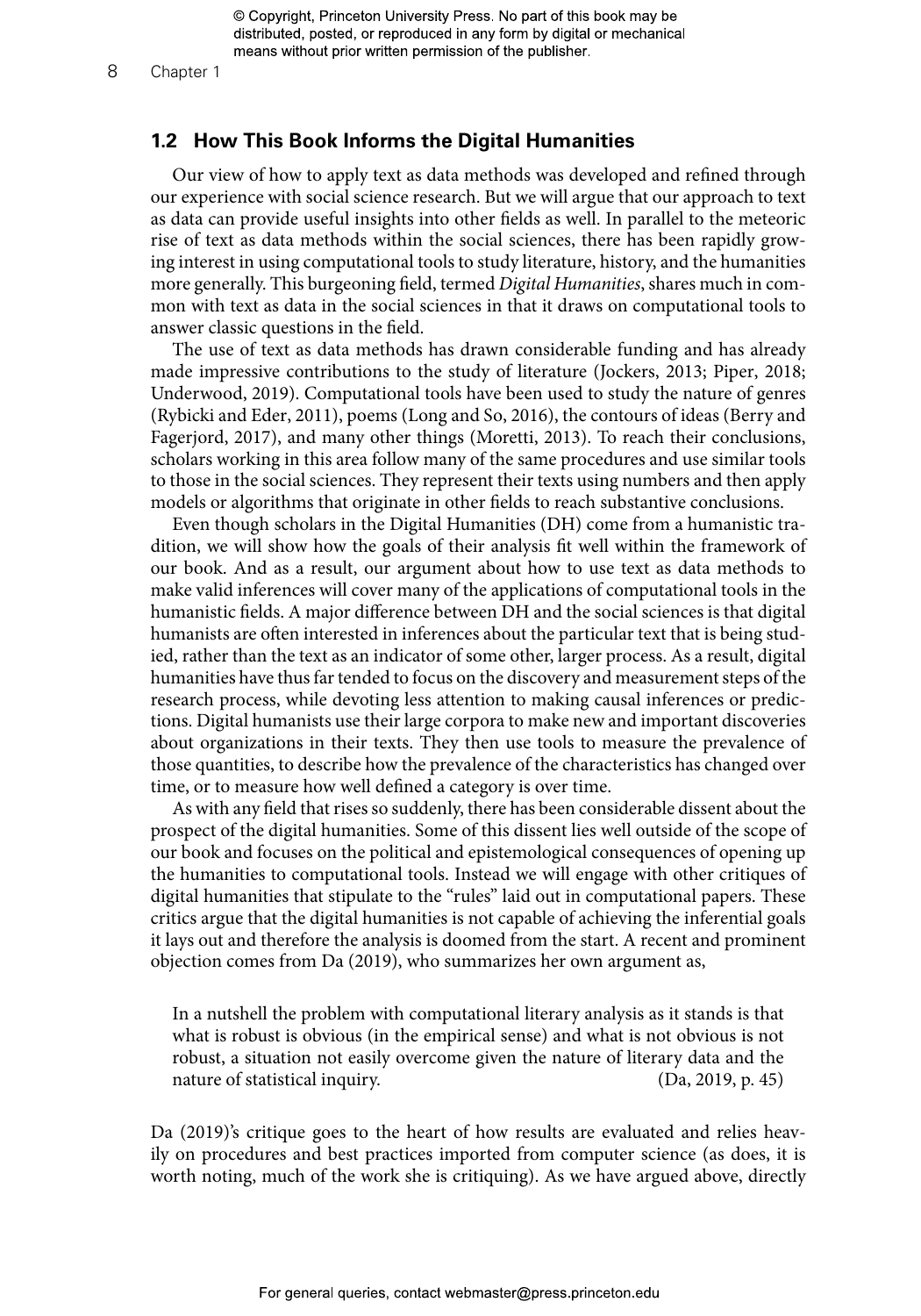importing rules from other fields to studying texts in new domains can be suboptimal. When we directly import the recommendations from computer science and statistics to text-based inferences in the humanities or social sciences we might make problematic inferences, recommendations that are misguided, or misplaced assessments about the feasibility of computational analysis for a field.

Yet Da's critique is a useful foil for illuminating a key feature of our approach that departs from much of the work in the digital humanities. In Chapter 2, we offer six core principles which reflect a broader "radically agnostic" view of text as data methods. We reject the idea that models of text should be optimized to recover one true underlying, inherent organization in the texts—because, we argue, no one such organization exists. In much of the digital humanities, and Da's critique, there is an implicit assumption that the statistical models or algorithms are uncovering an ideal categorization of the data that exists outside of the research question asked and the models estimated. This approach is in tension with much of the theoretical work in the humanities, but seemingly arises because this is a motivating assumption in much of computer science and statistics, where it provides a convenient fiction for evaluating model performance.

On our account, organizations are useful if they help us to uncover a categorization of the data that is useful for answering a research question. If two models disagree on how to categorize texts, there is no sense in determining which one is any more "right" than the other. We would not, for example, want to argue that an organization of texts based on the expression of positive or negative emotion is more right than an organization based on the topic of the text. Rather, we will argue that some organizations are more useful than others for addressing a particular question. For example, we might argue that a model is particularly useful for studying genre, because it provides an organization that leads the researcher to an insight about the trajectory of books that would have been impossible otherwise. Once you have an organization, you can find the best *measurement* of that particular categorization. You can then test the measurement with extensive *validation*. But because there is a multiplicity of useful and valid organizations, a method that does not provide a "robust" answer to how texts should be organized will be less concerning than critics argue. What becomes important is the credibility of the validations once an organization has been selected and its utility in answering the research question.

We also will emphasize throughout our book that text as data methods should not displace the careful and thoughtful humanist. And there is no sense in which inferences should be made in the field of digital humanities without the reader directly involved. This emphasis on using computational methods to improve inferences will help allay some concerns about the role of digital humanities scholarship. The computational tools should not replace traditional modes of scholarship. When used well, computational tools should help provide broader context for scholars, illuminate patterns that are otherwise impossible to identify manually, and generally amplify—rather than replace—the human efforts of the scholars using them.

# **1.3 How This Book Informs Data Science in Industry and Government**

Computational tools have also revolutionized how companies use text as data in their products and how government uses text to represent the views of constituents. The applications of these tools are nearly endless in industry. Companies use messages that users post on their website to better target advertisements, to make suggestions about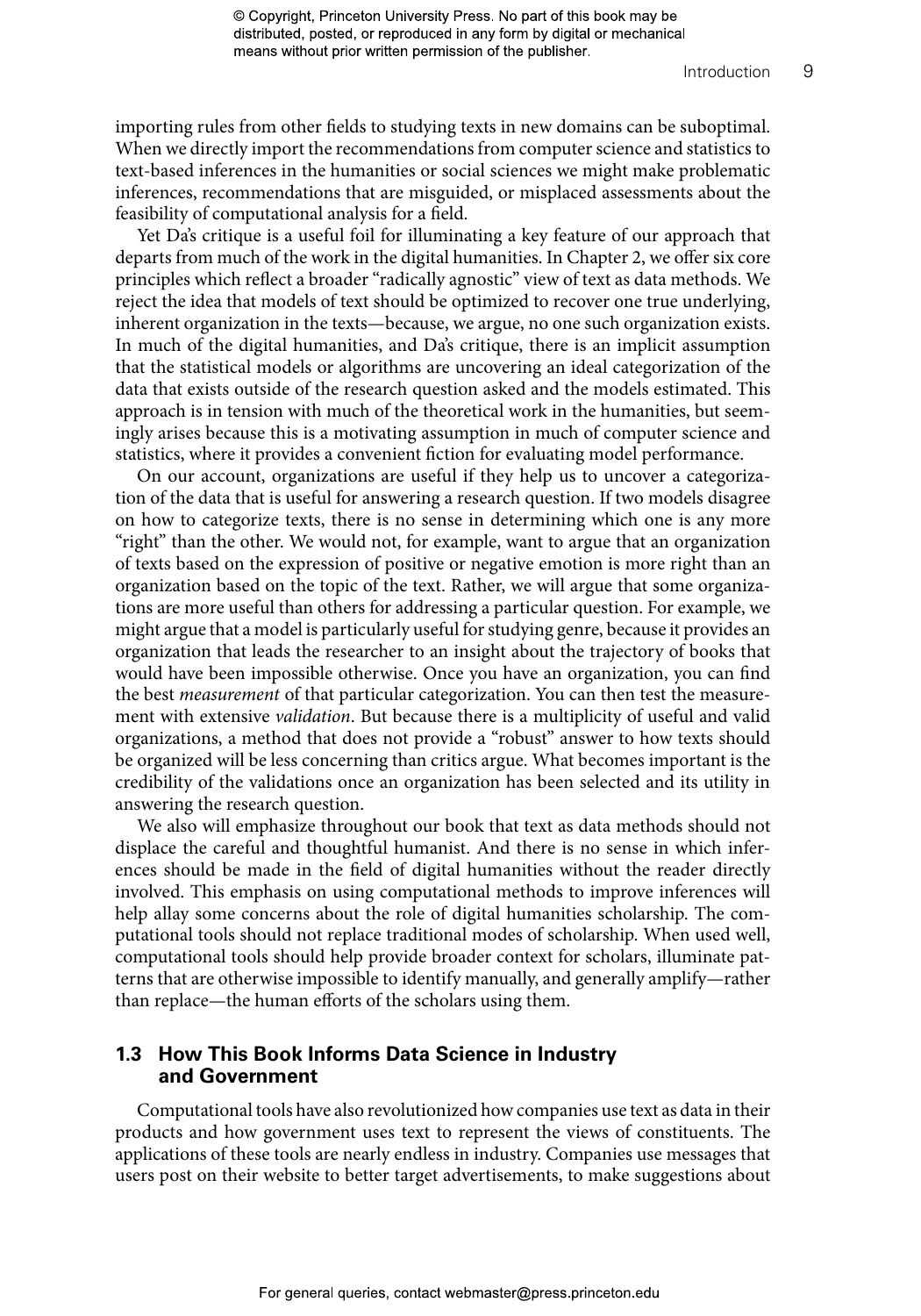new content, or to help individuals connect with elected officials. In government, there is the chance to use text as data methods to better represent the views of constituents publicly commenting on proposed rule changes at bureaucratic agencies or expressing their views to elected officials.

The stakes are high when applying text as data methods to industrial-scale problems. Perhaps the most politically sensitive application of text as data methods is content moderation: the attempt by social media companies (and sometimes governments) to regulate the content that is distributed on their platform. In the wake of the Russian misinformation campaign in the 2016 US election, social media companies faced increased pressure to identify and remove misinformation from their sites, to report on the effect of misinformation that occurred during the campaign, and to demonstrate that new procedures were fair and did not disproportionately target particular ideologies. The tools used to identify this content will appear throughout this book and will draw on a similar set of computational resources that we introduce.

Beyond the questions of political sensitivity, the application of text as data methods will also be high stakes because of the large amounts of money that will be spent based on the recommendations of the systems. For example, trading firms now use computational tools to guide their investments or to quickly learn about content from central bankers. Text as data methods also help drive advertising decisions that represent a massive share of the economy. Getting these decisions "right," then, is important for many business practices.

Our book is useful for data scientists, because these tasks are inherently social science tasks. Moderating content to suppress misinformation or hate speech is fundamentally a measurement task. When companies decide which ads will cause the largest increase in sales for their clients, they are engaged in causal inference. And when traders make decisions based on the content of documents or statements from officials, they are engaged in prediction. Recognizing the omnipresence of social science within industry is essential, because many data scientists receive their professional training outside of the social sciences. These fields do an excellent job of providing the computational tools necessary for working with the massive datasets that companies create, but often fail to expose researchers to core design principles behind the tasks those tools are built for.

This book, and indeed its very organizational structure, is designed to remove focus from the individual models and computational tools and refocus on the differences between tasks like discovery and measurement or prediction and causal inference. Identifying these differences is essential, because the different tasks imply that different models should be used, different information sets should be conditioned upon, and different assumptions are needed to justify conclusions.

# **1.4 A Guide to This Book**

Our book spans fields within the social sciences, digital humanities, computer science, industry, and government. To convey our view on how to work with text as data in these disparate fields, we provide a different organization of our book. While most computational social science books organize the manuscript around algorithms, in this book we organize the book around tasks. We focus on tasks to emphasize what is different when social scientists approach text as data research. This also enables us to explain how the same algorithm can be used to accomplish different tasks and how validations for an algorithm might differ, depending on the goal at hand when applying that algorithm.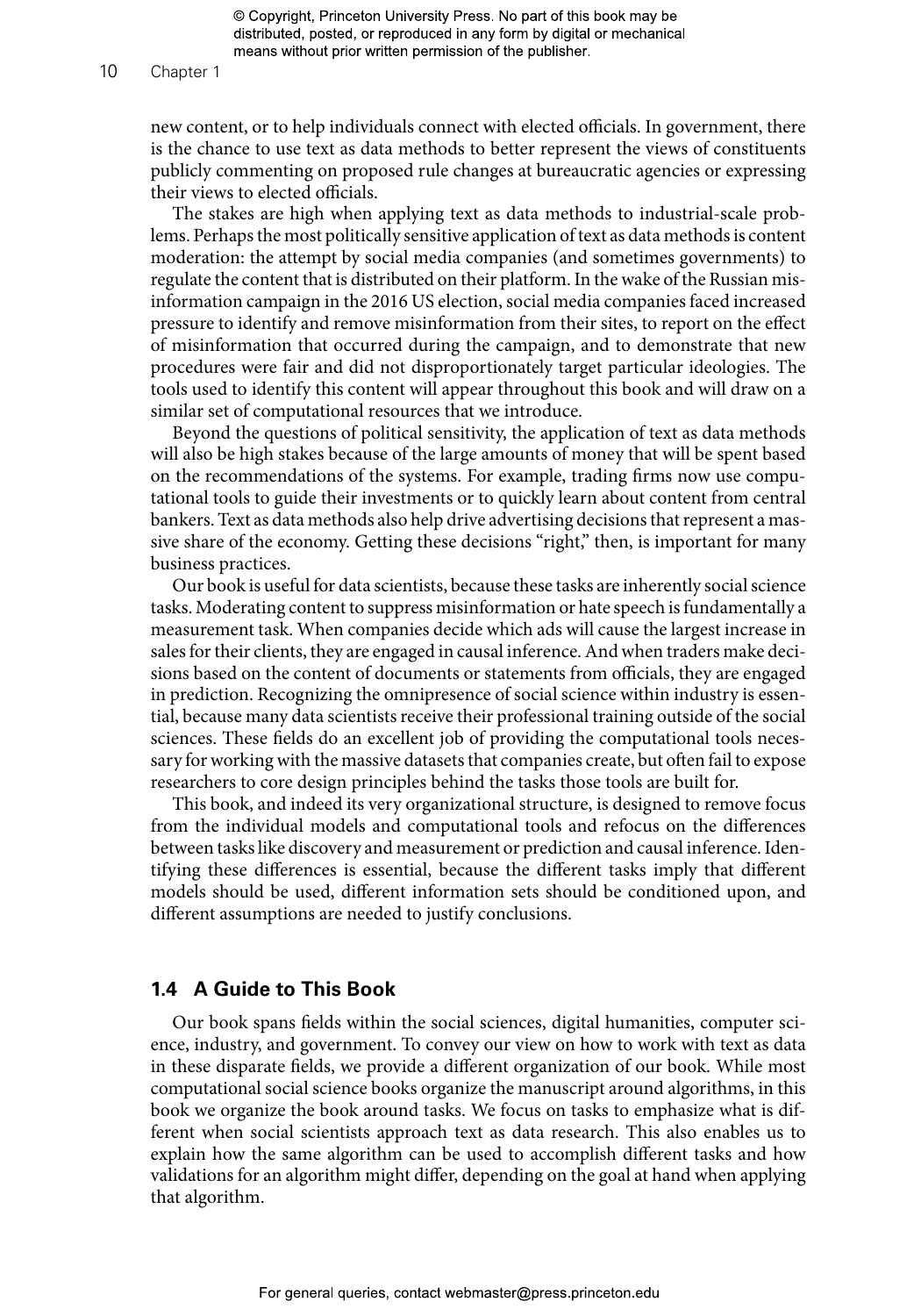We organize our book around five key tasks: representation, discovery, measurement, prediction, and causal inference. Underlying this task-based focus is a set of principles of text analysis that we outline in Chapter 2. There, we explain our *radically agnostic* approach to text as data inference. We generally reject the view that there is an underlying structure that statistical models applied to text are recovering. Rather, we view statistical models as useful (and incomplete) summaries of the text documents. This view provides us with important insights into how to validate models, how to assess models that provide different organizations, and the role of humans within the research process.

In Part 2 we discuss selection and representation: the process of acquiring texts and then representing the content quantitatively. When selecting texts, basic principles of sample selection matter a great deal, even though there is a temptation to select content that is most conveniently available. When representing texts, we explain how different representations provide different useful insights into the texts and set the stage for future models in the book.

Part 3 introduces a series of models for discovery. By discovery we mean the use of models to uncover and refine conceptualizations, or organizations of the world. We show how a wide array of models can help suggest different organizations that can help researchers gain new insights into the world. We begin with methods used to uncover words that are indicative of differences between how two groups speak. These methods can be used to compare groups of documents—for example, legislators from two different political parties—or to help label categorizations inferred from other inductive methods. We then discuss some computer-assisted techniques for discovery, including models for partitioning data that exhaustively assign each observation to a single category. We then explain how clustering methods can be extended to admixture models, which represent each document as proportionally assigned to different categories. Finally, we describe methods for embedding documents into lower-dimensional spaces, which can shed light on underlying continuous variables in the data.

Part 4 describes our approach to measurement: assessing the prevalence of documents within a set of categories or assessing their location along a predetermined spectrum. We explain how to combine human judgment with machine learning methods to extend human annotations coded in a training set to a much larger dataset. When performing measurement, we explain how a discovery method can be repurposed to measure a category of interest. We include an extensive discussion of how to validate each of these measures, no matter what method produced them.

Building on the concepts and measures we have described, Part 5 explains how to apply the methods for prediction and causal inference. First, we describe how to use text as data methods to make predictions about how the world will be in the future. We discuss different types of predictive tasks and highlight how the threats to inference may vary with the setting. Next, we describe how to use the measures from texts as either the outcome or the intervention variable to make causal inferences. We explain the particular concerns that can emerge when text methods are used and provide a set of tools for assessing when a stringent set of assumptions is met.

## **1.5 Conclusion**

There is immense promise with text as data research. With large amounts of data, complicated models, and custom measures, there is also the possibility of using these methods and getting the research wrong. Text is complicated and meaning is often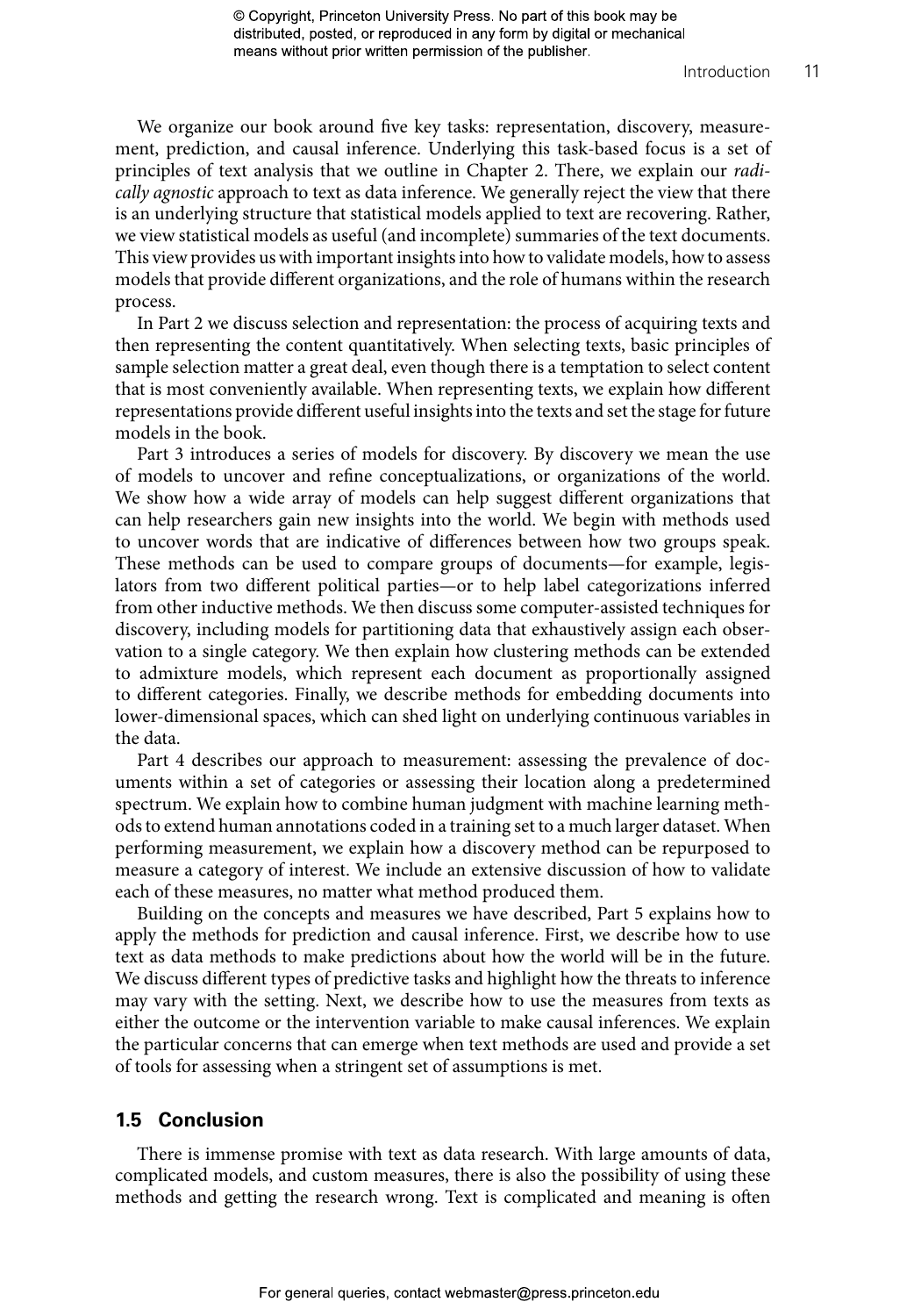### 12 Chapter 1

subtle. The risk is that if scholars overclaim on what text methods can do, they will undermine the case for using text methods.

Our book is intended as a guide for researchers about what is feasible with text as data methods and what is infeasible. We want to help readers learn about the immense set of tasks that text as data methods can help them accomplish. At the same time, we also want to help our readers to recognize the limits of text methods. We start out on this goal in the next chapter, where we articulate the basic principles that will guide our approach to text as data research.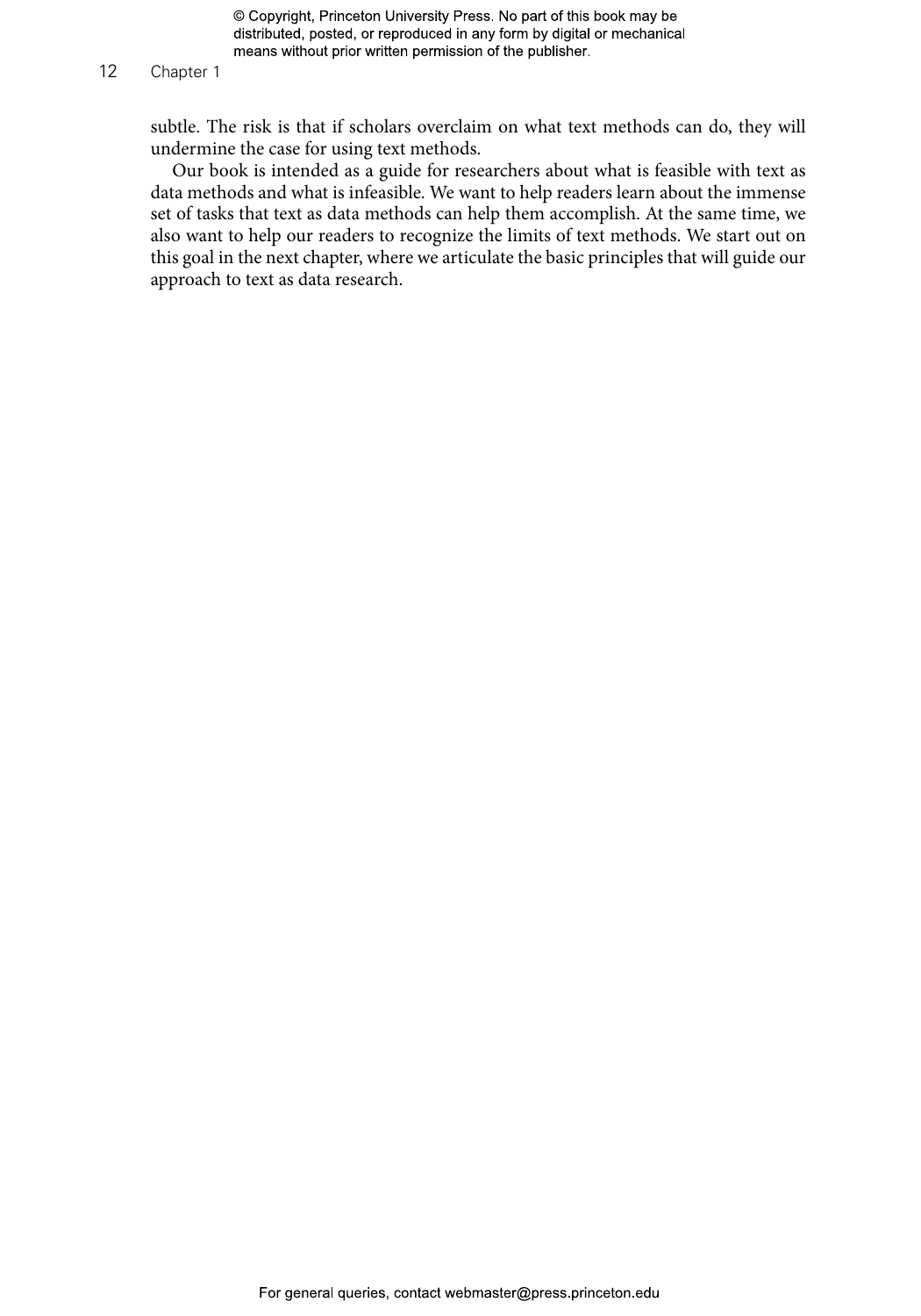# Index

Abello, James, 45 accuracy: confusion matrices, 212; cross-validation, 213, 245; Google Flu Trends, 256; paradox, 246; training set, 186; validation set, 212 Achen, Christopher H., 13 affinity propagation, 135 AFGP. *See* Assistance to Firefighters Grant Program (AFGP) Aggarwal, Charu C., 207 agnostic approach, 11, 18–20; text as data methods, 30; text analysis methods, 29 Ahmed, Amr, 260 AIC. *See* Akaike Information Criterion (AIC) Airoldi, Edoardo M., 158, 160, 260 Akaike Information Criterion (AIC), 141 *à la carte* embeddings, 85 Aletras, Nikolaos, 254 annotations, 11, 123, 172n2, 193, 194 APIs. *See* Application Programming Interfaces (APIs) Application Programming Interfaces (APIs), 46 Arora, Sanjeev, 85n1, 227 artisanal data, 25 Assistance to Firefighters Grant Program (AFGP), 151 ATE. *See* average treatment effect (ATE) Athey, Susan, 248 automatic generalization, 80 average treatment effect (ATE), 268, 272, 277, 278; causal inference, 228, 238, 267; linear regression, 262; STM model, 292; unbiased estimation of, 286 bag of words model, 48–49; default procedure, 57–59; document-feature matrix, 55–57; language creation with, 61; reduce complexity, 52–55; tokenize, 50–52; unit of analysis, 49–50 Bail, Christopher, 91, 169 Banerjee, Arindam, 133 Barbera´, Pablo, 190, 191 basis functions, 204; adaptive, 205–206; fixed, 203–205 Baumgartner, Frank, 16 Bayesian hierarchical model, 66, 147 Bayesian inference, 67, 68; cluster data, 141; with Dirichlet prior, 115

Bayesian Information Criterion (BIC), 141 Bearman, Peter S., 38, 93, 169 Beauchamp, Nicholas, 183, 254–256 Belloni, Alexandre, 288 benchmarks, 255 Bengio, Yoshua, 82, 206 Berliner, Daniel, 44 Berry, Christopher R., 108 bet on sparsity principle, 205 betweenness centrality, 170 bias: incentive, 44; sample selection, 42; types of, 43–46 BIC. *See* Bayesian Information Criterion (BIC) big data, 24, 298, 301 bigrams, 51 Bischof, Jonathan, 160 Bishop, Christopher, 207 Blaydes, Lisa, 25, 42, 157 Blei, David M., 60, 153, 155, 156, 157n5, 287 Bojanowski, Piotr, 84 Boydstun, Amber E., 192, 193, 269 Brachman, Jarret, 217 Broadwell, Peter, 45 Carlson, David, 195 Casas, Andreu, 228 Catalinac, Amy, 5–7, 41, 153, 224, 266 categorical distribution, 61 causal inferences, 15–17, 20–22, 234–238, 260–263; assumptions, 106; mapping function, 266–269; *vs.* prediction, 263; principles of, 263–266; workflows for, 269–271 CBOW. *See* continuous bag of words (CBOW) model Chancellor, Stevie, 248 Chang, Charles, 206 Chang, Jonathan, 139, 142 Chen, Kai, 80 Chernozhukov, Victor, 288 Chinese government censors, social media, 20–22 Christian societies, 42 Chuang, Jason, 93

Classical Multidimensional Scaling (MDS), 167–169; extensions of, 168; to senate press releases, 168–169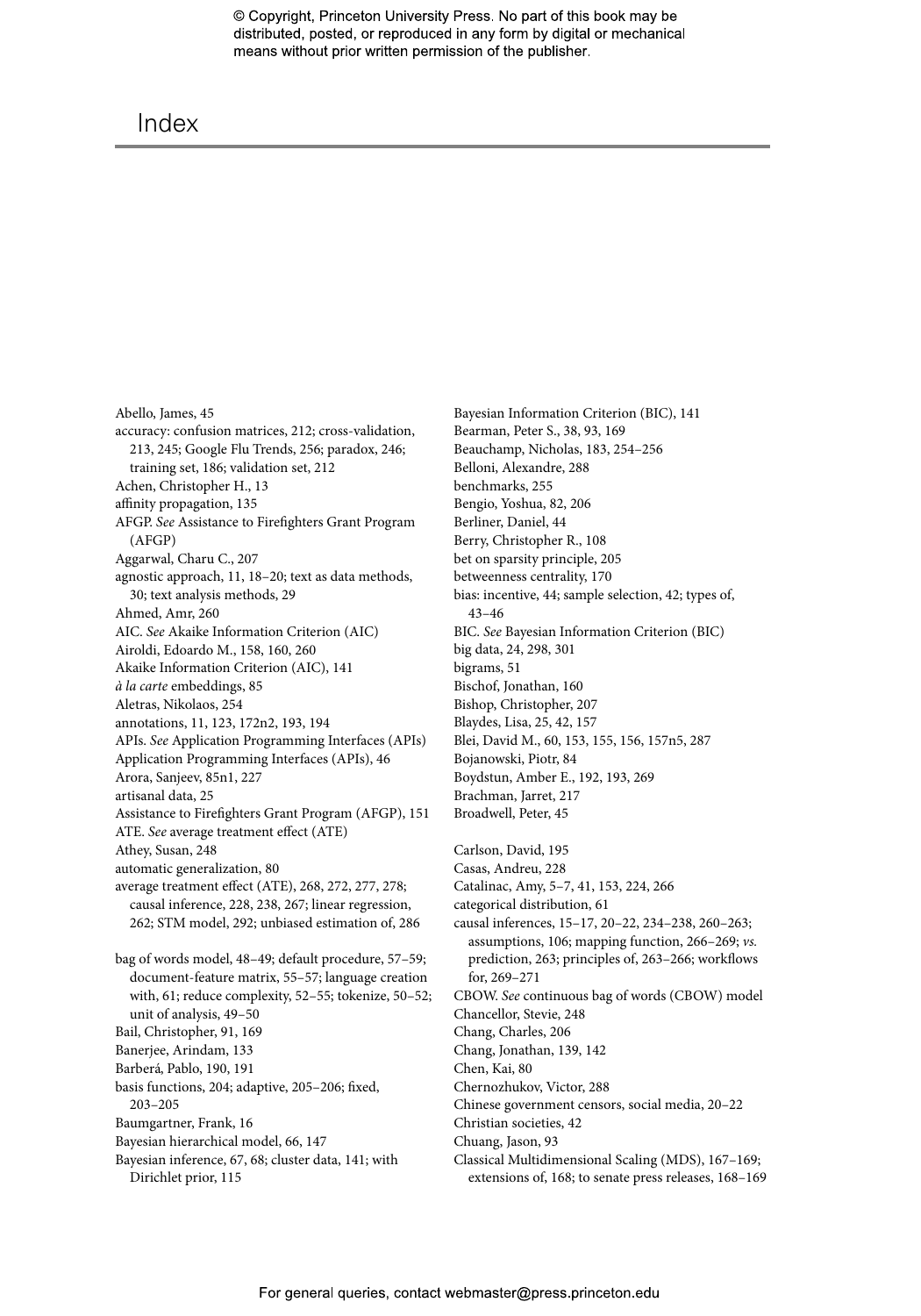#### 332 Index

classifiers, 184, 200; linear, 201–202; precision of, 247; softmax, 201 clustering algorithms, 12, 73, 123, 124, 131, 134– 135, 137; affinity propagation, 135; approaches to, 127–143; document dissimilarity, 128–129; hierarchical clustering, 135–136; human side of, 144–145; *k*-means clustering, 124–127; partition quality, 129–130; probabilistic clustering models, 132–134; representations for, 127; styles of, 130–132 coders, 172, 190–192 Cohen, Mark A., 272, 273 Cointet, Jean-Philippe, 38, 93, 169 Colaresi, Michael, 115, 116, 181 community detection algorithms, 169 computational abductive analysis, 159 conditional ignorability, 286 confusion matrix, 212 congressional record, 185 conjugate prior, 67 conservative coalition, 106 contextual integrity, 37 continuous bag of words (CBOW) model, 83 convergent validity, 214 Corrado, Greg S., 80 cosine distance, 72–74 Courville, Aaron, 206 cross-validation, 213, 245 Da, Nan Z., 8–9 Danforth, Christopher M., 43, 180 Dean, Jeff, 80 deductive approach, 27 deep learning revolution, 206 Deerwester, Scott, 82 default procedure, 57; authorship of the federalist papers, 57–58; scale argument against preprocessing, 58–59 Denny, Matthew J., 19, 228 dependency parsing, 95–96 Devlin, Jacob, 88 DH. *See* digital humanities (DH) Dhillon, Inderjit, 133 dictionary methods, 180–183; limitations and validations of, 181–182 Diermeier, Daniel, 181 digital humanities (DH), 8–9 DiMaggio, Paul, 153 Dirichlet distribution, 66–69 discovery principles: context relevance, 103–104; judge the concept, not the method, 105; no ground truth, 104–105; separate data is best, 106 discursive governance, 185 distributed representations, 79 distributional hypothesis, 78 *doc2vec*, 86 document-feature matrix, 55–57; down-weighting frequent words, 75; Latent Semantic Analysis (LSA), 82; Naive Bayes, 198

Dodds, Peter Sheridan, 43, 180 downstream covariate model, 156 dummy variable, 61 Duneier, Mitchell, 179, 180 Dynamic Weighted Nominal Three-Step Estimation (DW-NOMINATE) algorithm, 107, 108 Egami,Naoki, 260, 266–269, 272, 273, 276–278 Eisenstein, Jacob, 90, 207, 260 EM algorithm. *See* Expectation-Maximization (EM) algorithm entropy, 112; conditional, 113 Erlich, Aaron, 44 Euclidean distance, 74 Expectation-Maximization (EM) algorithm, 133, 134 expressed ideology, 208 extrinsic evaluations, 87 face validity, 31 Faruqui, Manaal, 84 *fastText* embeddings, 84 Federalist papers, 39–41, 57–58; document-feature matrix of, 75; extraction tasks, 96; prediction, 249; stop words and common words in, 76; three-word vocabulary, 64, 71; word counts for, 64 Federal Open Market Committees (FOMC), 44 feedback loops, 248 Felter, Joseph, 217 feminist movements, 112 Fenno, Richard F., 108 fictitious prediction problems, 112, 116–118 Fightin' words, 111, 115–116 fishing, 268, 299 flat *vs.* hierarchical clustering method, 132 FOMC. *See* Federal Open Market Committees (FOMC) Fong, Christian, 209, 260, 269, 278, 279, 281–283 Foreign Affairs, 38 Foulds, James, 225 found data, 46, 195 Fowler, Anthony, 27, 108 FPCILV. *See* Fundamental Problem of Causal Inference with Latent Variables (FPCILV) Franco, Annie, 272, 275–276 Freedman, Michael, 104, 159 Freedom of Information Act, 43–44 frequency inverse document frequency weighting, 75. *See also* tf-idf weighting FREX, 160 Friedman, Jerome, 205 Fundamental Problem of Causal Inference with Latent Variables (FPCILV), 268 fuzzy clustering, 131 *g*, 266–269

For general queries, contact webmaster@press.princeton.edu

game-theoretic model, 13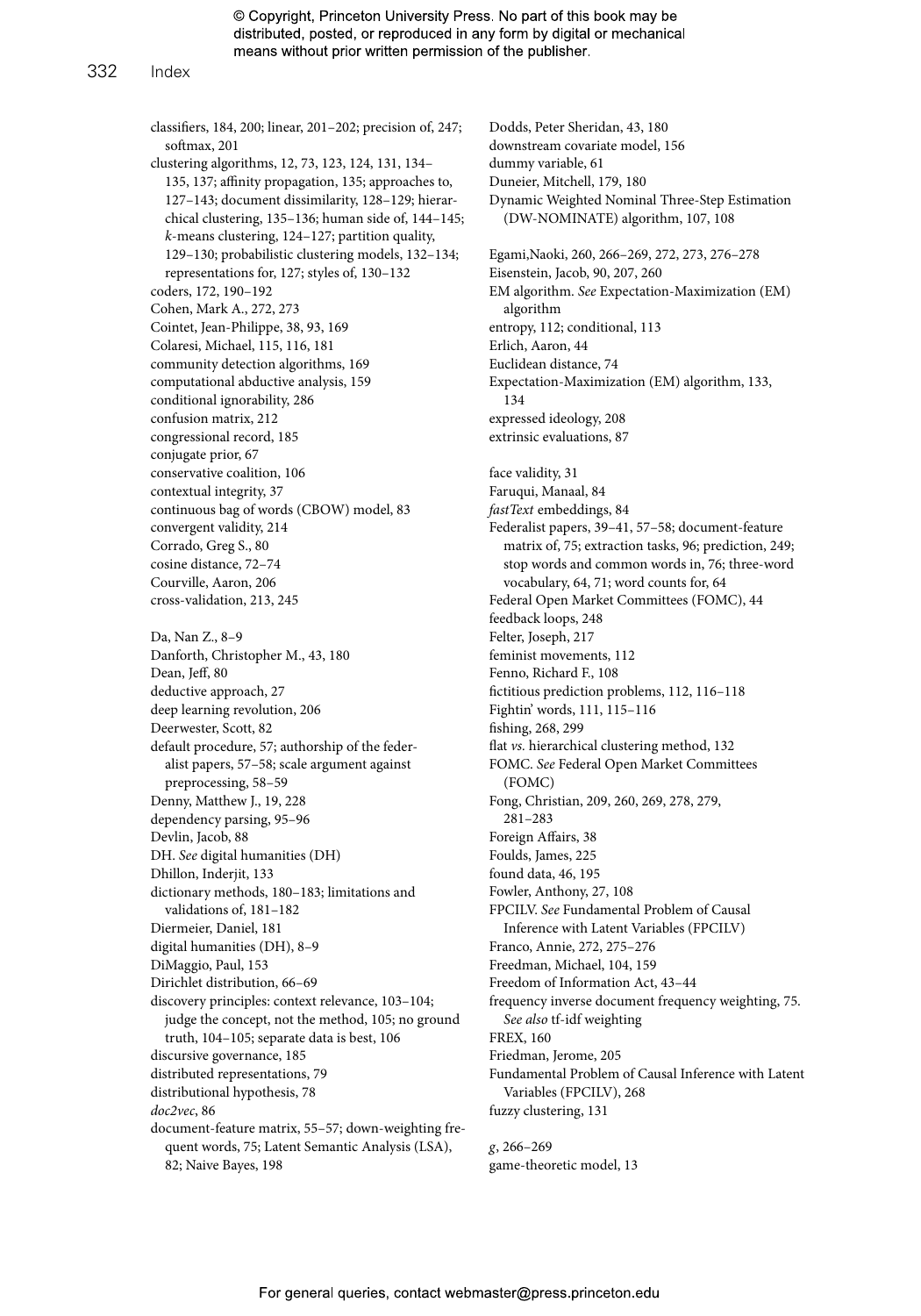Index 333

Ganesh, Ananya, 88 Garg, Nikhil, 86 Garry, John, 182, 183 generalization error, 243 Gentzkow, Matthew, 117, 118 GFT algorithm. *See* Google Flu Trends (GFT) algorithm ghetto, 179, 180 Ghosh, Joydeep, 133 ghost stories, 45 Gill, Michael, 43, 260 Gillion, Daniel Q., 185–188, 266 Ginsberg, Jeremy, 256 GloVe, 83 Goertz, Gary, 214 gold-standard data, without validation: correspondence to external information, 215; nonexpert human evaluation, 215; partial category replication, 215; surrogate labels, 214–215 gold-standard data, with validation, 211–212; crossvalidation, 213; importance of, 213–214; ongoing evaluations, 214; validation set, 212–213 Goodfellow, Ian, 206 Google Flu Trends (GFT) algorithm, 256 Google Ngrams corpus, 43 government censorship, 20 GPUs. *See* Graphics Processing Units (GPUs) graph-cutting algorithms, 136 Graphics Processing Units (GPUs), 88 gray zone, 214 grounded theory, 14, 100, 104, 159 Hall, Andrew B, 43, 260 hand coding: check reliability, 192; codebook, 191; document selection, 191–192; drift, types of, 192; *Making the News,* 192–193; manage coders, 192; select coders, 191 Hansen, Christian, 288 harmful language, 36 Hastie, Trevor, 205 Healy, Andrew J., 27, 28 Heer, Jeffrey, 93 Holland, Paul W., 236 Hopkins, Daniel J., 24, 206, 207 Hu, Yuening, 157 Hvitfeldt, Emil, 206 hypothesis validity, 31, 215 ideal point, 107 ideological dominance assumption, 221 industrial-scale problems, 10 information extraction tasks, 96–97 International Relations (IR), 287 intrinsic evaluations, 87 IR. *See* International Relations (IR) IRT. *See* item response theory (IRT) Isaac, William, 248

item response theory (IRT), 220

Jaros, Kyle, 94, 95 Jarvis, Stephen, 254 Jerzak, Connor T., 207 Jones, Bryan, 16 Jordan, Michael, 201 Jursfsky, Dan, 90 Kang, Jun Seok, 254 Karell, Daniel, 104, 159 Kaufman, Aaron Russell, 300 Keith, Katherine, 96 Kelly, Bryan, 117 Keohane, R. O., 171, 176 Khodak, Mikhail, 85 King, Gary, 20, 21, 24, 124, 127, 139, 145, 171, 176, 206–207, 219 *k*-means clustering, 124–127 Knox, Dean, 300 Kraft, Peter, 300 Krippendorff, Klaus, 190 Kristensen, Evald Tang, 45 label fidelity, 32 labeling topic models, 159–161 Lafferty, John D., 155, 157n5 language model, 7, 63–66. *See also* multinomial language model laplace smoothing, 166 Latent Dirichlet Allocation (LDA), 6, 7, 18, 147–153; content covariates, 154–156; downstream covariate model, 156; example, 149–151; incorporating structure into, 153–154; interpretation, 151–153; prevalence covariate topic models, 154; structure, additional sources of, 157; supervised LDA (sLDA), 156 latent semantic analysis, 82 Laver, Michael, 182, 183 LDA. *See* Latent Dirichlet Allocation (LDA) Le, Quoc, 86 lemmatizing, 54, 58, 78 Lim, Chloe, 272, 275–276 linear classifier, 201–202 linear regression, 60, 77, 119, 137, 197, 203, 226, 227, 235, 242, 262, 263, 285, 288 linguistic prediction, 242, 253–254 loss function, 197, 202–204, 242 Loughran, Tim, 181, 269 Lu, Ying, 207 Lucas, Christopher, 155, 300 Lum, Kristian, 248 Lundberg, Ian, 37 MacRae, Duncan, 106 Madison. Airoldi, 249 Maeda, Ko, 220 Malhotra, Neil, 27, 28 Maliniak, Daniel, 285, 287, 288, 292

Manning, Christopher D., 84, 93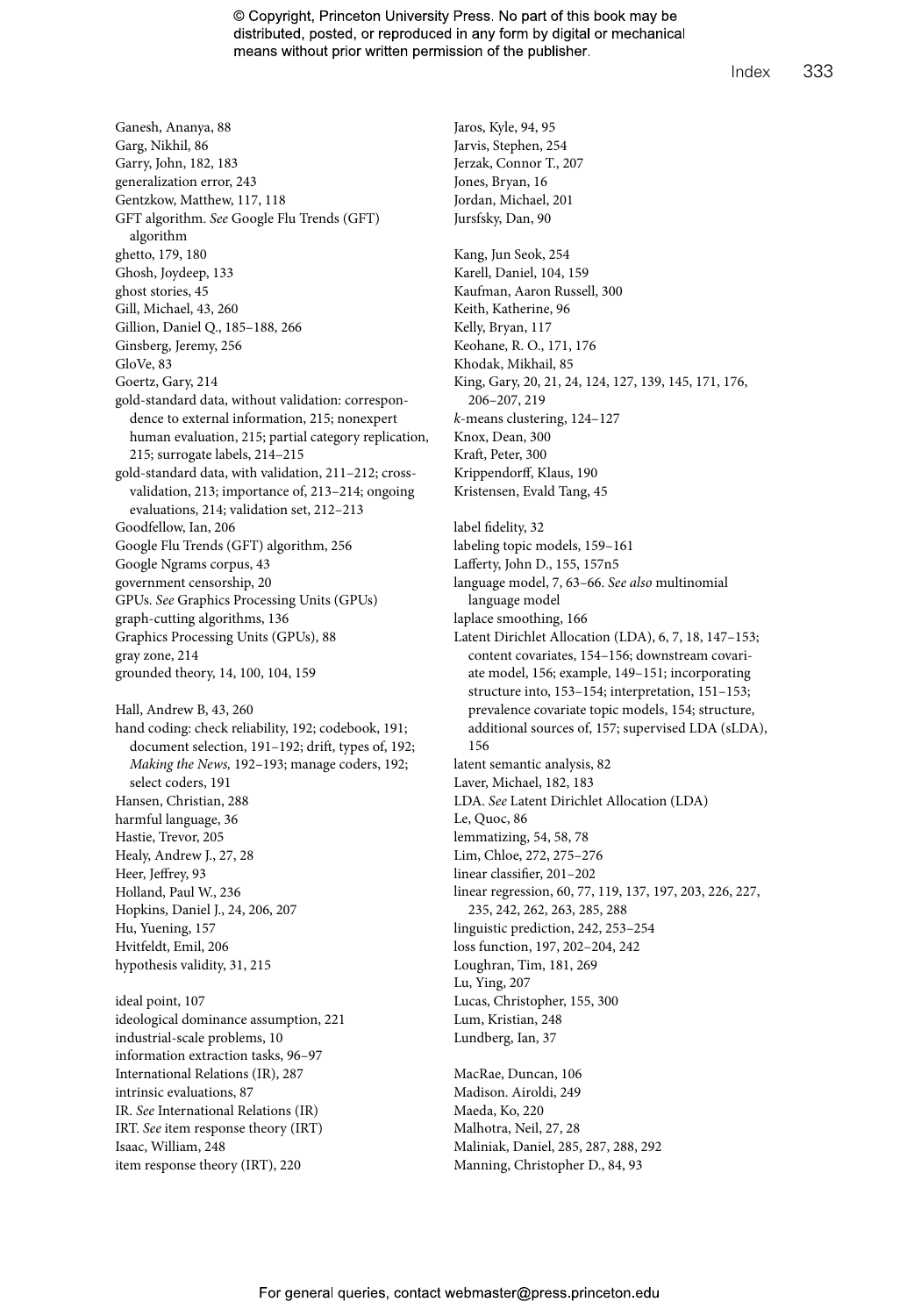mapping function, 266–269 Martin, James, 90 Masterson, Michael, 206 Mayhew, David, 124, 126 Mcauliffe, Jon D., 156 McCallum, Andrew, 88, 153, 260 McCants, William, 217 McDonald, Bill, 181, 269 McGhee, Eric, 99 McQueen, Alison, 24, 25, 42, 157 MDS. *See* Classical Multidimensional Scaling (MDS) means *vs.* mediods clustering method, 131–132 measurement, 9, 16–17, 20–22; model, 4, 38 measurement principles: clear goals, 175; coding process, 175; from concept to, 174; discovery and, 176–177; good measurement, 174–175; limitations, 176; source material, 175; validation, 175 medium bias, 44–45 Messing, Solomon, 151 Mikolov, Tomas, 80, 86 Mimno, David, 138, 153, 260 Minkowski distance metrics, 74 MNIR. *See* Multinomial Inverse Regression (MNIR) Mo, Cecilia Hyunjung, 27, 28 Monroe, Burt, 115, 116, 181, 220 Montagnes, B. Pablo, 27 Montgomery, Jacob M., 139, 195 Morgan, Stephen L., 260 Mosteller, Frederick, 39–41, 64, 65, 75, 249 Mozer, Reagan, 287 multinomial inverse regression (MNIR), 121 multinomial language model: Dirichlet distribution, 66–69; language model, 63–66; multinomial distribution, 61–63; regularization and smoothing, 66 multinomials clustering model, 133 Murphy, Kevin P., 207 Muslim societies, 42 mutual information, 112–114 Nag, Manish, 153 naive assumption, 198 Naive Bayes (NB), 198–200; adaptive basis functions, 205–206; assumptions in, 200; fixed basis functions, 203–205; generative model, 200–201; linear classifier, 201–202; machine learning, 202–203; quantification, 206–207 named-entity recognition (NER), 94–95 National Football League (NFL) games, 27–28 natural language processing, 30, 34, 82, 87, 88, 94, 97, 254 Nay, John J., 254 NB. *See* Naive Bayes (NB) negative advertisement, 23 Nelson, Laura K., 104, 112, 113, 115, 116, 119–122 NER. *See* named-entity recognition (NER)

Neuendorf, Kimberly A., 190, 192 neural word embeddings, 82–84 Ng, Andrew, 201 *n*-grams approach, 51 Nielsen, Richard A., 196, 207–210, 216–218, 260, 266, 285, 287, 290, 292 Nissenbaum, Helen, 37 no right way to represent text, 37 no values-free corpus construction, 36–37 nowcasting process, 231, 256–257 observational data, 21 OCR technology. *See* optical character recognition (OCR) technology one-hot encoding, 61 O'Neil, Cathy, 248 optical character recognition (OCR) technology, 34, 50 optimization, 130 out of sample, 213, 235, 236, 239, 255, 298 Pan, Jennifer, 20, 21, 94, 95, 97 PAP. *See* pre-analysis plan (PAP) partition quality, 129–130 parts of speech (POS) tagging, 90, 91–94 PCA. *See* principal component analysis (PCA) Pechenick, Eitan Adam, 43, 180 Pennington, Jeffrey, 84 policy agendas, 16 population of interest, 42–43 POS tagging. *See* parts of speech (POS) tagging potential outcomes, 261–264, 267–269, 278, 286 Powers, Ryan, 285, 287, 288, 292 pragmatic approach, 29 pre-analysis plan (PAP), 265 precision: of classifier, 247; confusion matrices, 212 prediction, 233–234; *vs.* causal inference, 238–239 predictions, 17, 26–27; basic task of, 242–243; linguistic prediction, 253–254; and measurement, 243–244; principles of, 244–248; social forecasting, 254–256; task, 184 pretrained embeddings, 84 principal component analysis (PCA), 162–167; automated methods for, 163–164; manual methods for, 164; number of, 165–167; of senate press releases, 164–165 prior distribution, 66 probabilistic, soft, mean-based, and flat clustering method (mixture of multinomials clustering model), 133 probabilistic and algorithmic clustering connections: model selection, 137–140; number of clusters, 140–143; reading the documents, 140 probabilistic approaches, 131 probabilistic clustering models, 132–134 probabilistic *vs.* algorithmic clustering method, 131 Procter, Rob, 254 Proksch, Sven-Oliver, 220, 221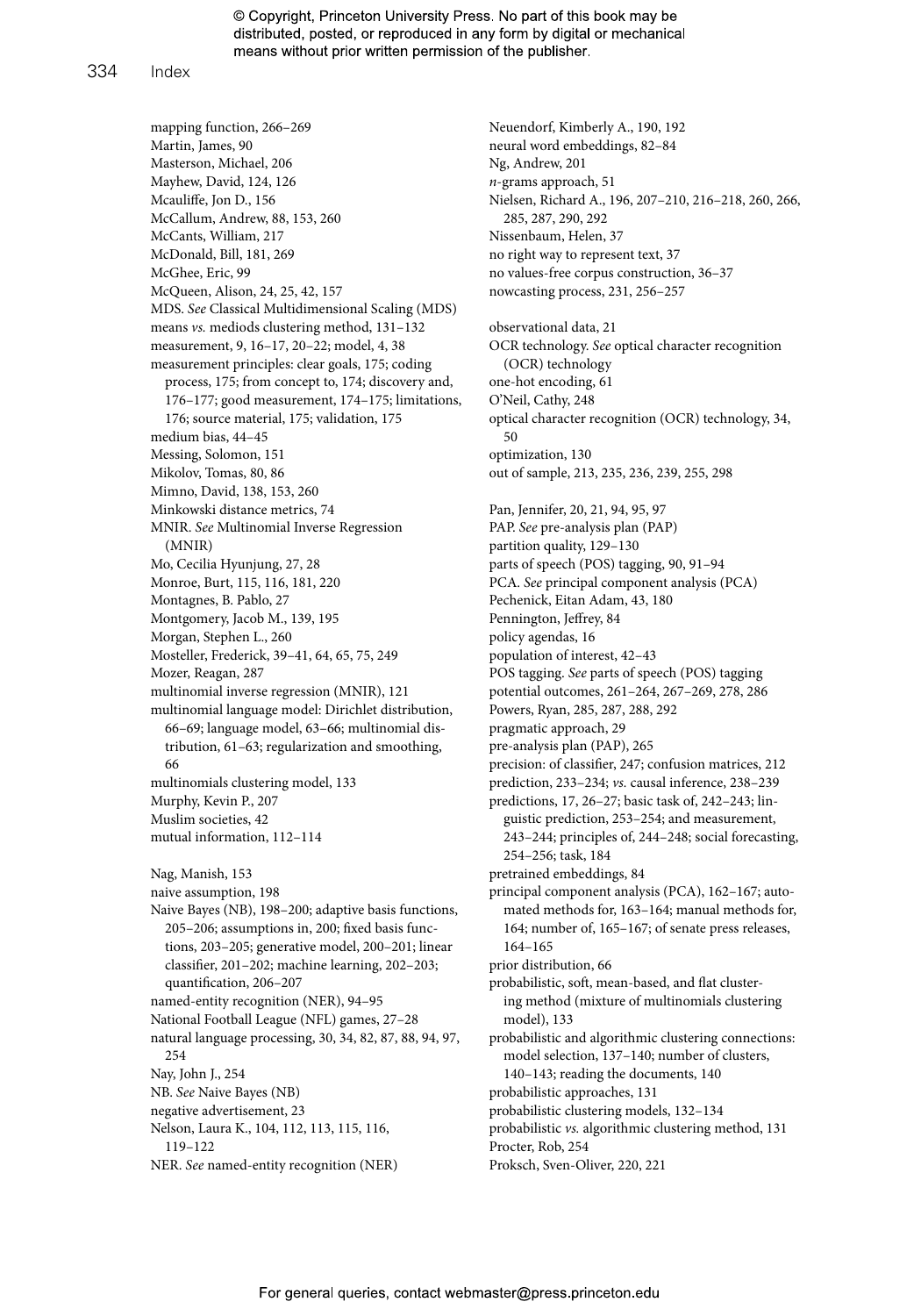Index 335

quantification, 206–207 quantities of interest, 42–43 question-specific corpus construction, 35–36 Quinn, Kevin, 115, 116, 144, 153, 181, 260 rare words, 84–85 ReadMe algorithm, 207 recall, confusion matrices, 212 reduce complexity: create equivalence classes, 54– 55; filter by frequency, 55; lowercase, 52; remove punctuation, 52–53; remove stop words, 53–54 Reilly, Shauna, 254 representations: ethical issues, 36; lower-dimensional, 28; of text, 30 research design, 22–24; full-cycle, 14; KPR's research design, 22 resource bias, 43–44 retrieval bias, 45–46 retrofitting, 84 Richey, Sean, 254 Riffe, Daniel, 190 Rule, Alix, 38, 93, 169 rule-based algorithm, 91 Rust, Roland T., 272, 273 Salganik, Matthew, 37 Schnabel, Tobias, 87 Schonhardt-Bailey, Cheryl, 44 Schrodt, Philip A., 189 Sebeok, Thomas A., 174 semantic validity, 215 Sen, Maya, 300 sensitivity analysis, 236 Shapiro, Jesse M., 118 Silge, Julia, 206 similarity metrics, 70–73. *See also* vector space model singular value decomposition (SVD), 82, 290 skip-gram, 86 Slapin, Jonathan B., 220, 221 sLDA. *See* supervised LDA (sLDA) Smith, David, 91 Smyth, Padhraic, 225 Socher, Richard, 84 social forecasting, 254 social media, 10, 16; Chinese government censors, 20–22 social prediction, 242 social process: systematic facets of, 5 social sciences, 5–7; iterative and cumulative process, 17–18; theories, 29 softmax classifier, 201 soft *vs.* hard clustering method, 131 SOTU. *See* State of the Union (SOTU) source prediction, 241, 249–253 Spirling, Arthur, 19, 77, 228 Sra, Suvrit, 133 State of the Union (SOTU), 38–39 Steen, Sara, 272, 273

stemming, 54, 55 STM. *See* structural topic models (STM) stop words, 53, 54 Stramp, Nicholas, 91 Strezhnev, Anton, 207 Strubell, Emma, 88 structural approach, 19 structural topic models (STM), 157–159, 192 supervised classification: check performance, 187; classify documents with, 186; discursive governance, 185–186; measurement, 187–188; training set, 186 supervised LDA (sLDA), 156 supervised learning, 4, 21, 207–210; Jihad scores, 207–209; machine learning, 202–207; Naive bayes, 198–202 Sutskever, Ilya, 80 SVD. *See* singular value decomposition (SVD) Taddy, Matt, 117, 121 Tangherlini, Timothy R., 45 task-based approach, 29, 30, 298 Taylor, J. Benjamin, 254 test data, 177 text analysis, principles of: best method depends on the task, 29–30; building, refining, and testing social science theories, 26–28; essential and depend on the theory, 30–32; social science theories and substantive knowledge, 22–24; text analysis, 24–26; text analysis methods, 28–29 text reuse, 90–91 tf-idf weighting, 75–77 Thurstone, L. L., 195 Tibshirani, Robert, 205 Tingley, Dustin, 160, 227 Tkachenko, Nataliya, 254 tokenization, 50–52 topic: content of, 153; different versions of the same, 153; prevalence of, 153 topic models: labeling topic models, 159–161; Latent Dirichlet Allocation (LDA), 147–153; structural topic models, 157–159 Torres, Michelle, 300 training, 86, 88, 255; cost implications of, 88; Naive Bayes, 199, 201 training data, 177, 213, 214–216; coders, 192; harmful language in, 36; machine learning algorithm, 91; sIBP process, 282; validation, 187, 225 training set, coding: characteristics of, 190; crowdsourcing, 193–195; hand coding, 190–193; supervision with found data, 195–196 transfer learning, 79 trigrams, 51 Twitter data, 36 Tyler, Matthew, 209, 260, 269, 278, 279, 281–283 unigrams, 51, 92, 93, 124, 255

unit of analysis, 49–50